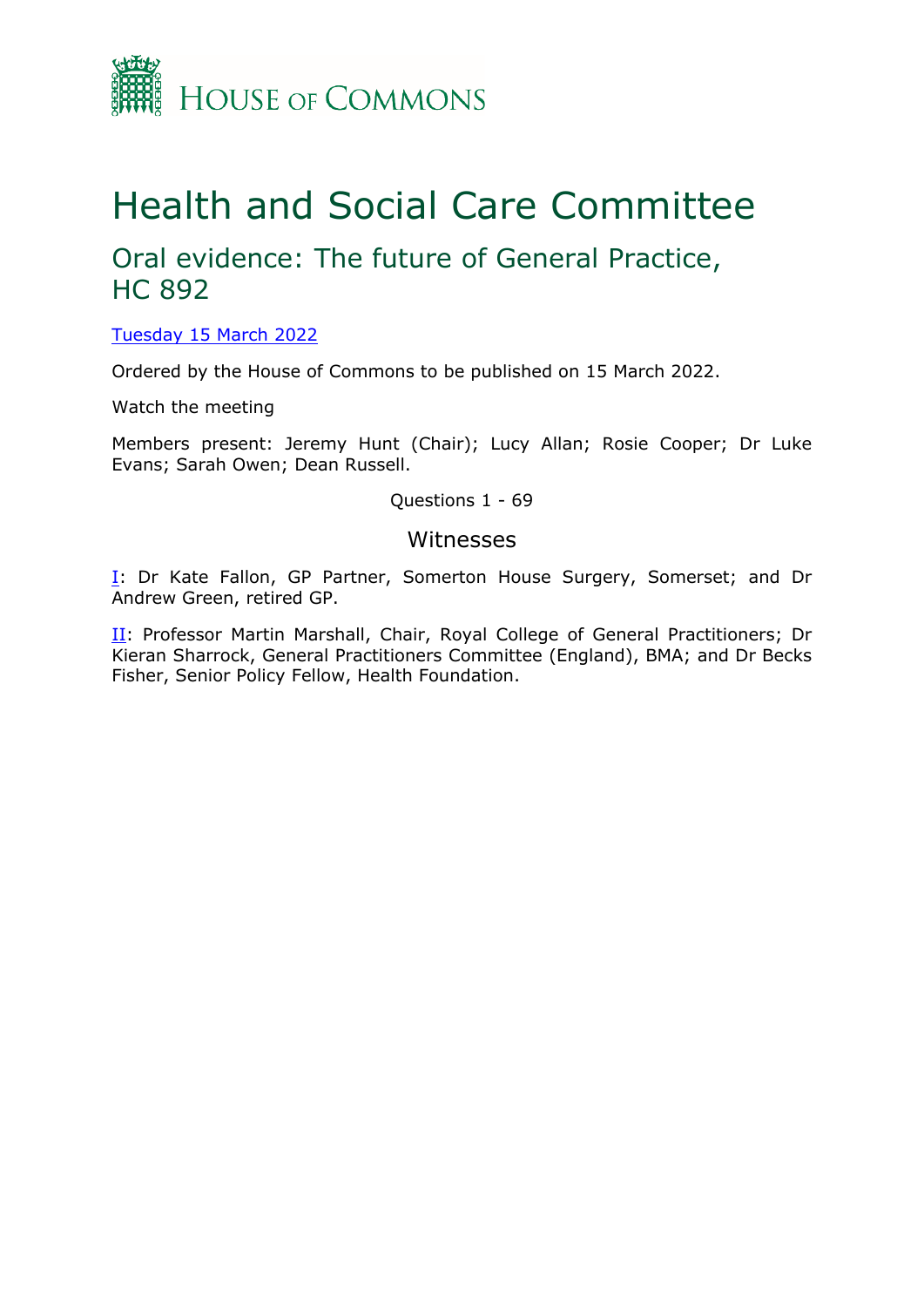

# <span id="page-1-0"></span>Examination of witnesses

Witnesses: Dr Fallon and Dr Green.

**Chair:** Good morning and welcome to the first session of the House of Commons Health and Social Care Committee's long-awaited inquiry into the future of general practice.

GPs are often considered the beating heart of the NHS, but in recent years the profession has been under enormous strain. Patients worry about getting appointments, even though GPs are delivering about 1.5 million more consultations than just two years ago. There are still more people leaving than entering the profession. Many worry that the vital role that GPs play in preventing the need for hospital treatment is being compromised.

We will look at all those issues as a Committee. This morning we are going to focus on the GP workforce, and why so many GPs are choosing to either go part time or retire early. We will be joined later by the Royal College of General Practitioners, the British Medical Association and the Health Foundation. First, we are going to hear from two GP partners on the frontline, who will talk to Dr Luke Evans, our resident GP Committee member, about their experiences in recent months and years.

I welcome Dr Kate Fallon, who is a GP partner at the Somerton House surgery in Somerset, and Dr Andrew Green, who retired as a GP partner in 2018 aged 57 but subsequently returned to practice during the Covid pandemic. Welcome to you both. Thank you very much for joining us. Over to you, Luke.

Q1 **Dr Evans:** Thank you, Chair. Good morning, both of you. If it's okay, I would like to get a bread-and-butter feel of explaining to the world what being a GP is like. Kate, could you start off by just explaining what your day looks like? Can you talk me through how you are set up? How many sessions do you do, and what do you deem a session to be?

**Dr Fallon:** I am a six-session partner. I work all day Monday, all day Tuesday, Wednesday morning and Friday morning or afternoon at the moment. I get in at about 7.30. The phones go at about 8 o'clock. I go through my morning surgery, which will be a combination of phone calls, face-to-face appointments and calling people in from the phone calls. Then we meet up at about midday, have a chat and do some supervision with our physician associate or our junior members of staff. I sign prescriptions, dish out the visits, if there are any, and then paperwork, paperwork, paperwork. Then more again in the afternoon. I am often in on my half-day at the moment because we are short.

Q2 **Dr Evans:** How many patient contacts would you have in, say, a morning and then in an afternoon? How many visits?

*Dr Fallon:* Visits are less now because an emergency home visiting service has been set up to support us across the PCN or the CCG. There might only be one or there might not be any as things stand at the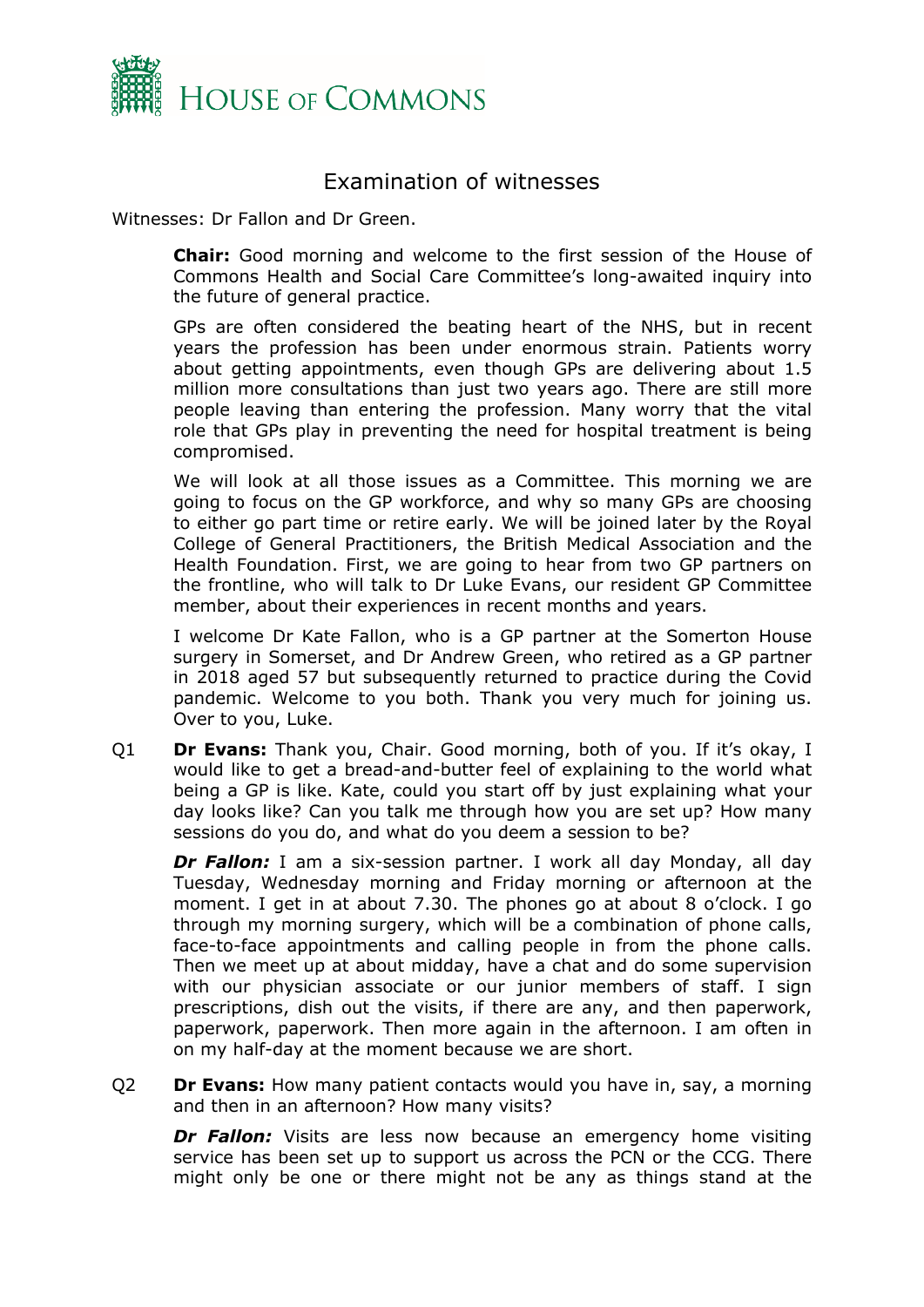

moment, which is a help. We have 16 booked contacts in each surgery, but of course there are many other contacts; we have to phone people because of other issues.

Q3 **Dr Evans:** You said, "paperwork, paperwork, paperwork." What kind of paperwork are you doing? What does it look like? Talk me through the day-to-day stuff that you are doing.

**Dr Fallon:** I have a list on my toolbar with all the blood results that have come in from all the patients, letters that have come in from consultants, discharge letters and anyone else who wants to write to us, which all has to be looked at and put into the patient record. There are other things like insurance reports, DVLA reports and that sort of thing.

Q4 **Dr Evans:** How many blood tests a day are you doing? How many prescriptions are you signing off? How many reports do you think you do? Give me a flavour.

*Dr Fallon:* Prescriptions? It is 60 to 100. Blood results? Again, 60 to 100. Letters? It is 20 to 30 a day. Maybe two or three reports a week.

Q5 **Dr Evans:** How many people are in your practice? You said you were a six-session GP.

**Dr Fallon:** At the moment, we are down to three partners. There is another six-session partner and a four-session partner. We have a salaried GP who does six sessions for us, but unfortunately we lost another salaried GP last July. Our retainer has also left us for pastures new. We have not been able to recruit. We have had ads out since last July. That is the major issue for us at the moment.

Q6 **Dr Evans:** You guys are doing six sessions. No one is doing eight or 10 sessions, but from the sound of what you are saying you are doing them as pick-up. You are doing extra to cover. Is that fair?

**Dr Fallon:** Yes. I would say that I do eight sessions because I do at least two sessions of paperwork a week, which is why a lot of people drop down to six sessions, so that they can actually—

Q7 **Dr Evans:** So they can cope.

*Dr Fallon:* And stay alive.

Q8 **Dr Evans:** I will come back to that one. Dr Andrew Green, talk me through your day when you are working.

*Dr Green:* I am not working now because I have retired. I am an expert in retiring, having done it four times. As regards the actual day, I cannot improve on what was said. It echoed very closely what my days were when I was a salaried GP and a partner.

When I went back, I was a Covid conscript. I retired, aged 58, but at age 59 I went back as a Covid conscript. To pick up on your last point, I was working then completely remotely from home for about five hours a day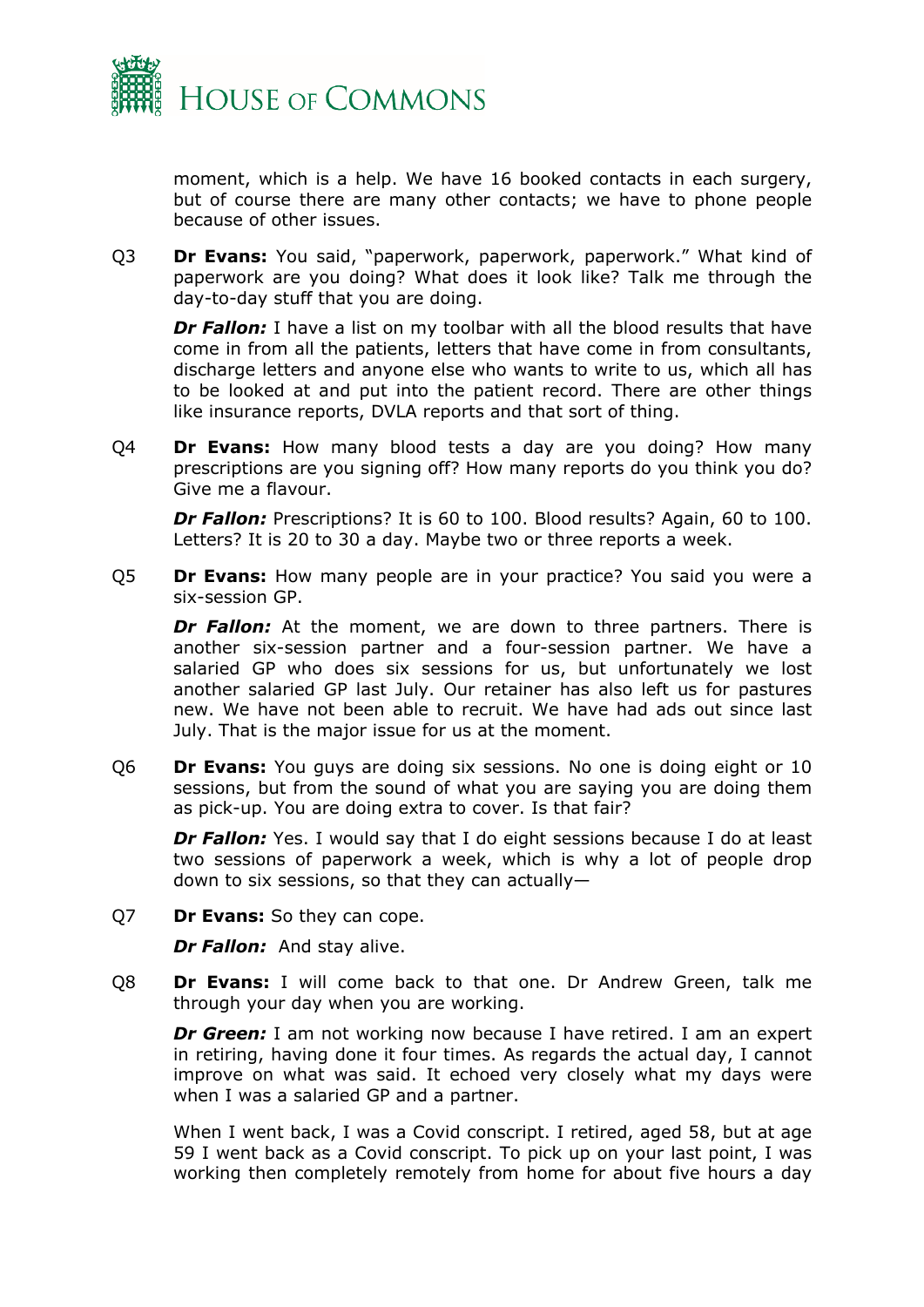

dealing with the very administration tasks that we have heard described to us. This was a 30,000-patient practice by that stage. I was dealing with complex repeat prescription requests. I was dealing with some of the hospital letters that needed GP actioning. I was dealing with all of the lab results and setting out treatment plans for those patients. I worked in that way. When you consider that it was five hours a day solid doing that sort of work, it echoes the administrative burdens that are on the GPs.

I then retired from that post, but at 60 I went back as one of their vaccination lead GPs. I think that illustrates two things: first, the enormous variety of GP jobs; but also, focusing on retention, the fact that for GPs, probably more than for other professions, retirement is not an event. It is a process that can sometimes take several years. Once you have embarked on that process, the things that keep you in the workforce are often heart decisions rather than head decisions. There is a balance between the things that pull you back into the practice and the things that push you away from the practice.

It strikes me that if you are trying to retain people it is almost like managing someone with a terminal disease. If you concentrate just on preventing the death of someone who is terminally ill, they have a miserable time and they do not spend any longer on this earth. If you concentrate on making their life worth while, not only is their life worth while, but the final date of departure is often later than if you treat people aggressively. Please concentrate on—

Q9 **Dr Evans:** Let's explore this. I was not going to do down this route, but as you brought it up: what would have made a difference in terms of the flexible workforce? We hear a lot about that, both in the private groups we have heard and looking forward to the way we should design our workforce. As someone who has been through retirement, what do you think? Who do you think should be doing it? GPs are in quite an interesting place as to who you are responsible for. Is it individual practices? Is it the PCN? Should it be the CCG? What should be the offer about putting an arm around someone who is thinking of retiring?

**Dr Green:** I am a great believer in loyalty. The reason I went back during the Covid crisis was an absolute sense of loyalty to my practice and to my patients. I believe that loyalty is best engendered in a small group environment rather than a big organisation that has changed hands many, many times.

Each of my changes in career was precipitated by a different thing. When I became a salaried GP, I did so with a zero-hours contract. They are very unfashionable, but it suited me very well because it gave me the flexibility that I needed. Many doctors in their late 50s and early 60s have family responsibilities. We have grandchildren coming in at one end and we have parents often becoming frail at the other end. Flexibility at that stage is really important and valued. I got that through a salaried post.

Q10 **Dr Evans:** Thank you. Dr Kate, would you talk about the appropriateness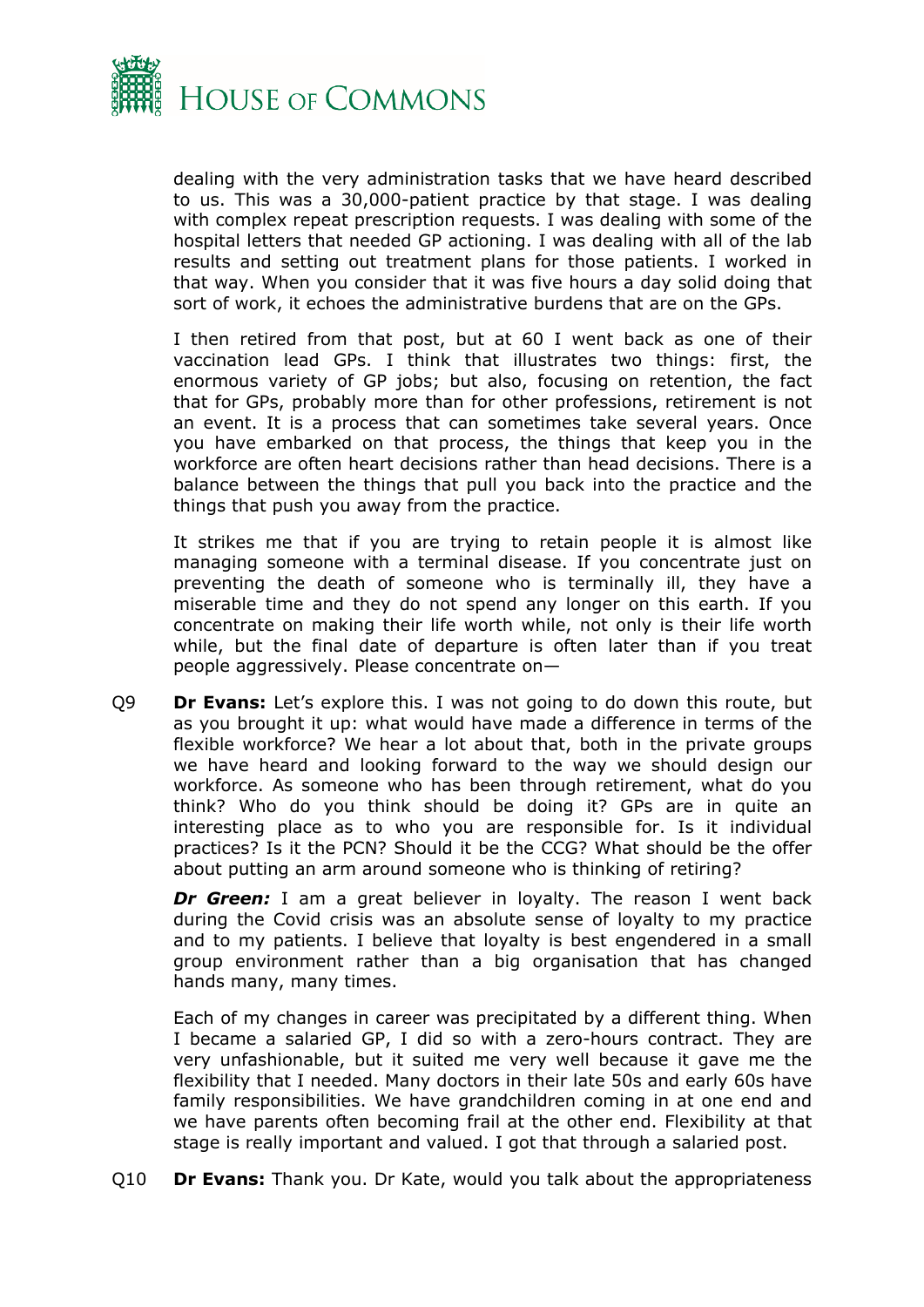

of the work you are doing? We often want doctors to be doing more of the work they are licensed to do and less of the work they should not be doing. First of all, how much admin was there, both from the interface with secondary care and from things that could be done by nurses or other allied health professionals? Can you give me a rough percentage of how much you see coming through that is either inappropriate or could be done by someone else?

*Dr Fallon:* It is quite a difficult question to answer because every piece of admin and every blood result you look at needs a clinical decision. Although we have a lot of extra clinicians helping us in practice at the moment—for example, pharmacists and physician associates—they are still not able to take full responsibility for the decisions.

With our admin, for example, one of our secretaries upstairs codes the letters for us. She puts useful information in the letters, but we still have to look at them ourselves, we feel, otherwise things get missed. It is a really difficult interface, I think.

Q11 **Dr Evans:** This is very interesting. We have heard a lot in this Committee about trying to get allied professionals in. From what you are saying, am I right to infer that the workload just becomes more complex and what you are left with are more complex decisions, or patients who are more complex because they have five or six comorbidities and are sat in front of you for 10 minutes? Is that a fair summation?

*Dr Fallon:* Absolutely. The population is older. Everybody has five or six different morbidities. They are all on a lot of medications that did not exist 30 years ago, when I started. That is the interesting part of the work in lots of ways, but it is very time-consuming.

We are bringing people in supposedly to help, and they do to a degree; our pharmacists are really helpful to us. For example, they have a 30 minute appointment to do a medication review, which they do extremely well, but then when the patient brings up further issues that they have in that consultation, we will still then get a Task to say, "What about this?" Then you have to take that on and deal with it yourself.

Q12 **Chair:** On the comorbidities point, Kate, thank you for that, but could you tell us what has happened to continuity of care given the increase in the GP workload? Are you still able to maintain personal relations? Do patients in your surgery have their own GP or has that become more difficult?

*Dr Fallon:* We have always worked to personal lists. Yes, they do, apart from the patients belonging to the two GPs who have now left us. We have not been able to recruit, so we have a pool of patients at the moment who we are all trying to look after as well as our own.

We believe very strongly in continuity of care. It is a much more efficient way of working. When patients are so complex, there is no way, if you have no idea about them, that you can deal with them appropriately in a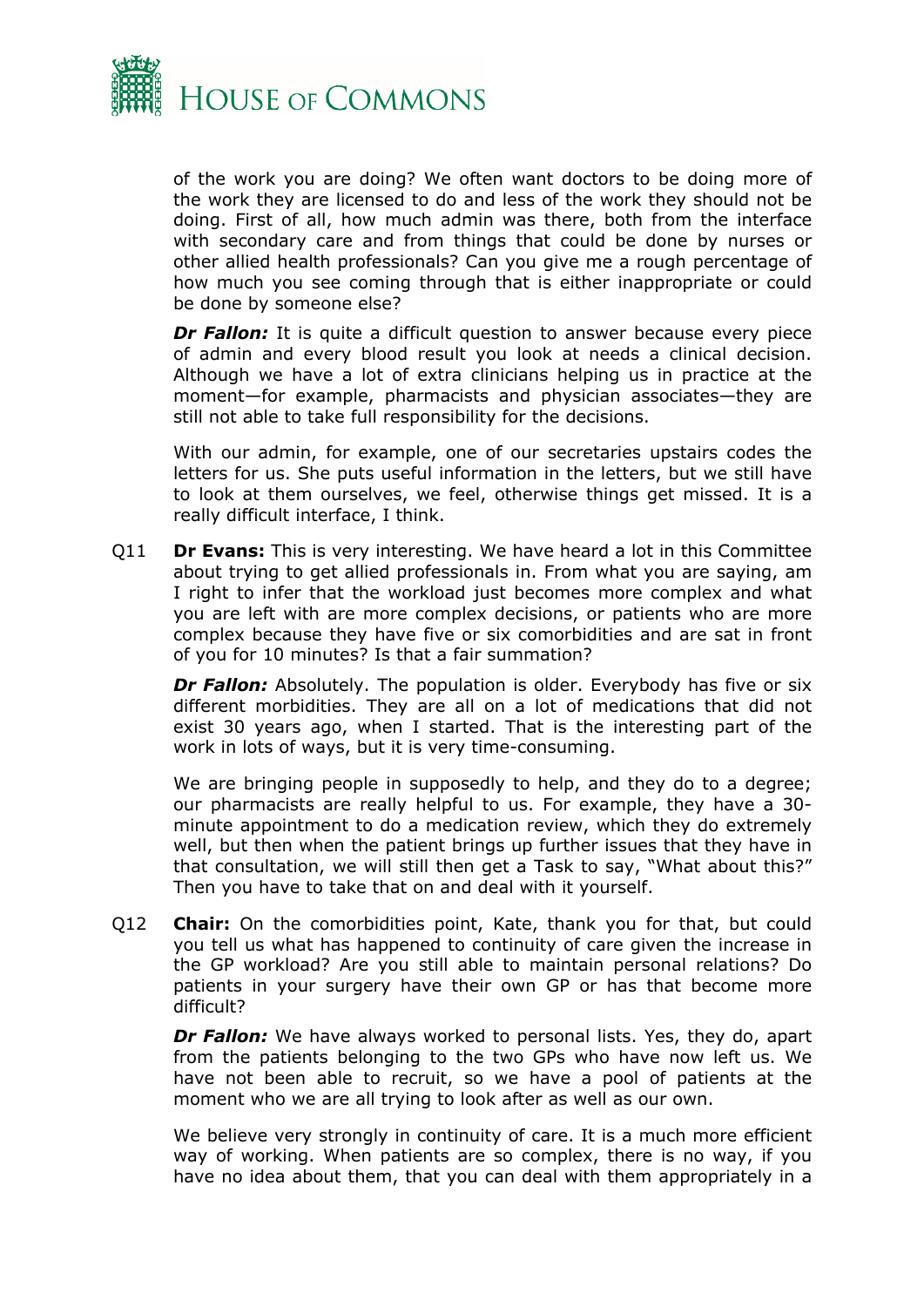

10-minute consultation. We are striving hard to keep it going because I think it is one of the great jewels in the crown of general practice, but it is becoming increasingly hard. If we cannot recruit, the quality of care will not be so good.

#### Q13 **Chair:** Andrew, could I bring you in on that point?

*Dr Green:* Continuity is really important. In our practice, we did not have personal lists. When I was working, it was a 10,000-patient practice. The acute on-the-day work was done by the duty doctor.

Patients are clever and sophisticated users. If they feel they have a problem for which continuity is useful, especially for the complex chronic diseases, they wait to see the doctor they want to see. That is why coming back from holiday is sometimes so difficult, because you see all the patients who could not possibly see anybody else.

Towards the end of my career, patients were completely different from the ones at the start. They were far more complex. I want to pick up on the 10-minute appointment. We need to accept that 10-minute appointments are not safe. The only way that you can run a 10-minute appointment surgery on time is by cutting corners. Experience helps in that process, but we are deluding ourselves if we think that we are always safe. One of the things that made me finally give up normal clinical work was the feeling at the end of the day that I was not happy with the work I had done, because I could not fit what the patients needed into 10-minute appointments.

It gets to mathematics. If you divide the number of minutes that a GP has per patient per year, it is just over an hour. At the moment, we are running roughly six 10-minute appointments. If we agree that that is untenable and we go to three 20-minute appointments, which is probably the time we need for very complex cases, with the GP as the expert medical generalist, and which I am sure is the way we need to go, we need to ask ourselves—this comes to the point about other workers—who is going to see those patients on the other three occasions? Where are they going to see those patients? What qualifications will people have so that they can deal with them rather than just pass the problems on, and who is going to make sure that the right patient gets to the right professional? Those are the challenges.

Q14 **Chair:** I will bring in my colleague Sarah, and I will come back to you, Luke. Can I ask you both one follow-up to that question? When you are not able to give the care you want, either because you are not able to give consistent care to the same patient because they are having to see different doctors in the surgery or because you only have 10 minutes and it really should be 20 minutes, what is the impact on you personally? How does that make you feel in terms of job satisfaction and even your own mental health?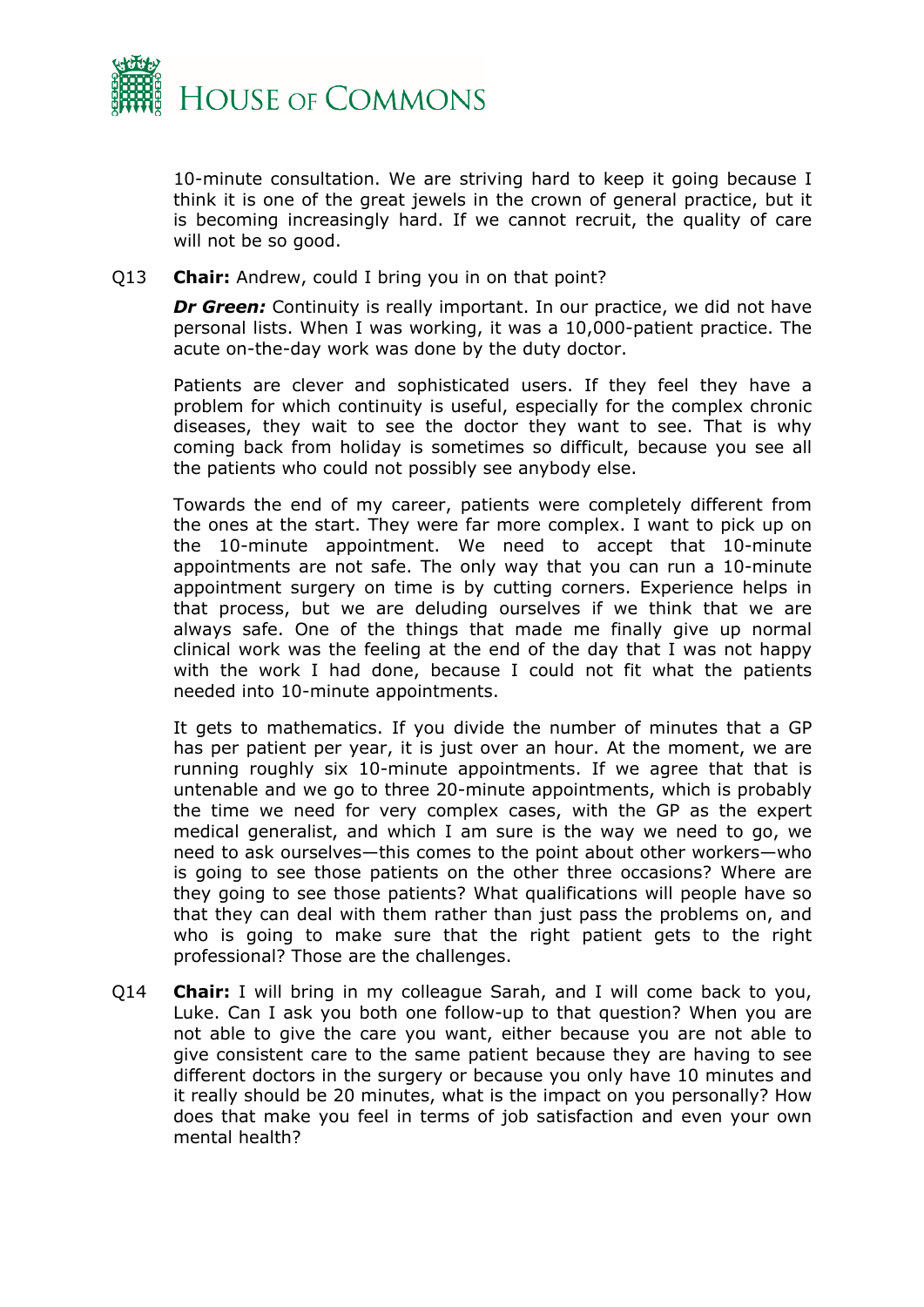

*Dr Green:* It makes you leave because you get home at the end of the day worrying. When I look back on my career, I am actually very pleased that I was a GP. I loved the work. I loved seeing the patients. I am proud of what I did. The thought of spoiling that in the last year or so was just too much to bear for me.

The problem at the moment is that the career is a marathon, but doctors of all ages are being forced to run it at a sprint speed. If that happens, there are two consequences: either they collapse before the finishing line; or they get to the finishing line, but have done themselves or others damage in the last few laps. I was not going to let that happen to me. I do not think I am in any way unusual in thinking in that sort of way.

#### Q15 **Chair:** Kate?

**Dr Fallon:** I am still here, of course. You just put in the extra hours. At the moment I think that is probably what I do. You are absolutely right; none of us wants to go home at the end of the day worrying about patients. I make sure that I do not do that. Sometimes I do, but I just love the job. I think that is what is keeping me here at the moment. I seem to be able to manage it in some way.

It is feeling harder. As I have done my 24-hour retirement, I know that I just need to give my six-month notice at any stage, and I can go. That helps me keep going. I know there is a way out. It does not sound good, but that is the way it is at the moment.

Q16 **Sarah Owen:** I have a quick question related to the continuity of care point that both Kate and Andrew mentioned. The 111 services across the country are increasingly being used by CCGs almost as a booking service, particularly over the last two years during the pandemic. How sustainable do you think that is, Kate? What is it doing to continuity of care?

*Dr Fallon:* They can book us a couple of appointments a day, which the duty doctor picks up. That is not particularly good for continuity of care, although as I work in a small practice I think it helps because we all know a lot of the patients. We only have 6,500 patients. If we worked in a much bigger practice, which I have not had any experience of, it must be much more difficult for patients.

**Chair:** Thank you. Luke, do you want to finish? Then I'll bring in Dean and Lucy.

Q17 **Dr Evans:** Can you talk about the IT that you use? What is it like? How good is your IT and your computer, for the blood systems and joining things up?

*Dr Fallon:* We use SystmOne. It is busy, but it does the job.

Q18 **Dr Evans:** How much time do you spend in your day chasing letters and sorting out your IT? Can you give me a percentage of your time spent chasing hospitals, letters and IT stuff—scan results and things like that?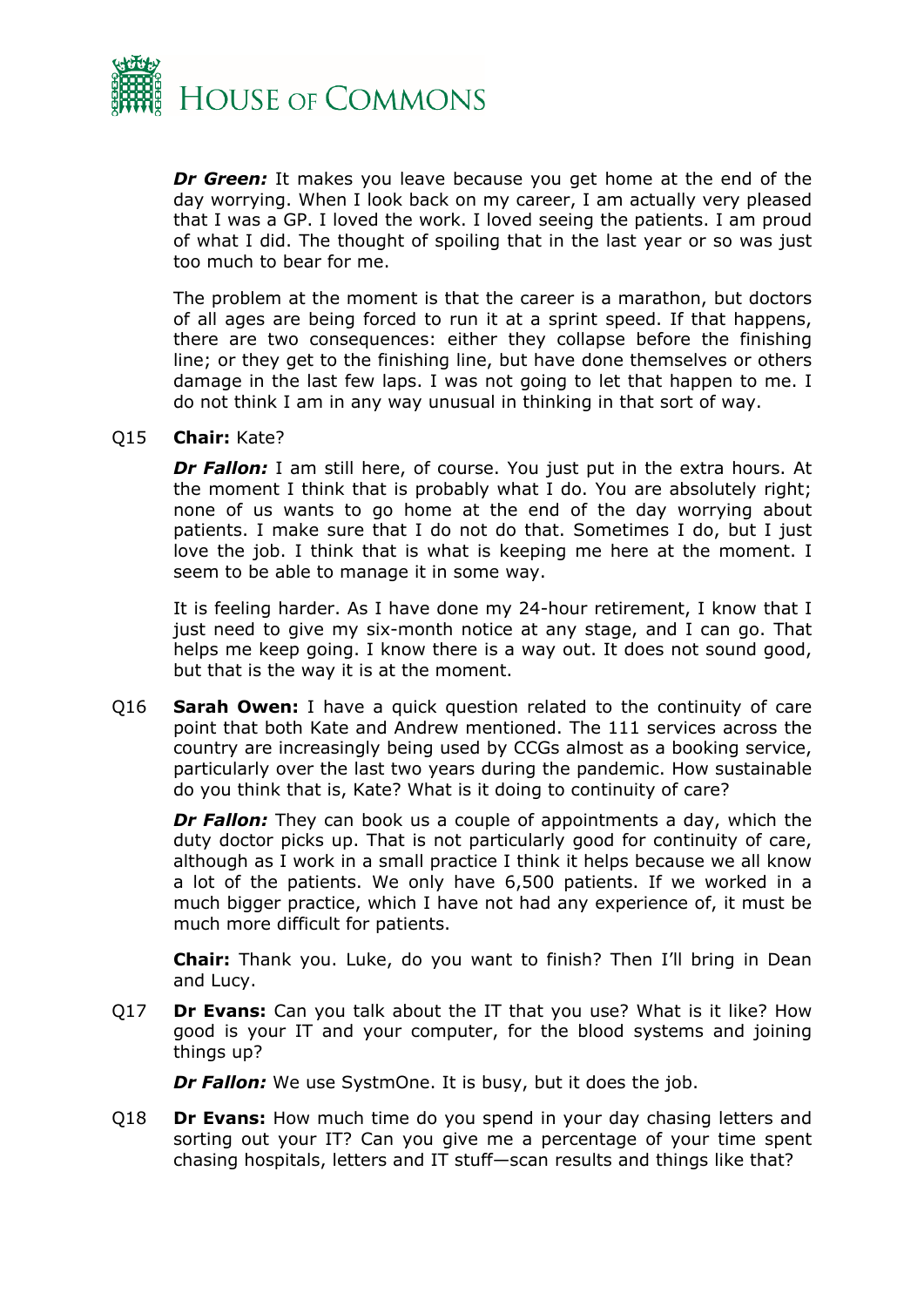

*Dr Fallon:* I do not chase. I get somebody else to chase.

Q19 **Dr Evans:** I mean patients coming to you and saying, "I've been to see the diabetes specialist in hospital and they put me on this medication. Can I have it?", and you say, "I haven't seen the letter." Is that relevant to you? Does that happen?

*Dr Fallon:* Yes, it happens quite a lot.

Q20 **Dr Evans:** How much of your time do you think is spent? Is it 5%, 25% or 1%? Can you give us a feel?

*Dr Fallon:* It is 5% of the total day.

Q21 **Dr Evans:** What about your experience of technology, Andrew, as a user in a GP practice?

*Dr Green:* I went from having no computer to being fully computerised, which was an interesting journey. It is fantastic for getting patients' care over time, particularly with numerical things. It is nowhere near as good for getting the soft information out.

The real problem with IT is on a Monday morning when you go in. You are already a bit stressed. You press the button and it says "Update in progress" or it just is not working. Honestly, it makes you want to cry because you know that you will never catch up. It is the fact that there are so many old computers. We live in a rural area, and the biggest problem was the N3 connection, which was just too slow.

Q22 **Dr Evans:** That is my experience. I was trying not to lead it too much. Absolutely. It was going in and waiting 15 minutes, with all six doctors standing in the corridor, while the update happened on a busy Tuesday morning. It was almost weekly. How often was it happening, Andrew?

*Dr Green:* It seemed more often than it was, but certainly once a month.

Q23 **Dr Evans:** That frequently?

*Dr Green:* Yes.

Q24 **Dr Evans:** Kate, I noticed in the press that you have been lauded as a leader in your local area. That is fantastic. Can you talk about how you are inspiring? You said you still have love for the job, which is great to hear. How are you inspiring the registrars and the medical students coming through? What is their perspective when they see you at work?

**Dr Fallon:** Sadly, I do not have medical students at the moment. We cannot teach any more because we do not have enough doctors to do it, which is so sad. It is a difficult one. It was my dear partners who put me forward, so you do not really know what you are doing.

It is really important to teach. You can give love of the work to the registrars and the medical students. You can take them through all of the interesting stories that you have and show them the importance of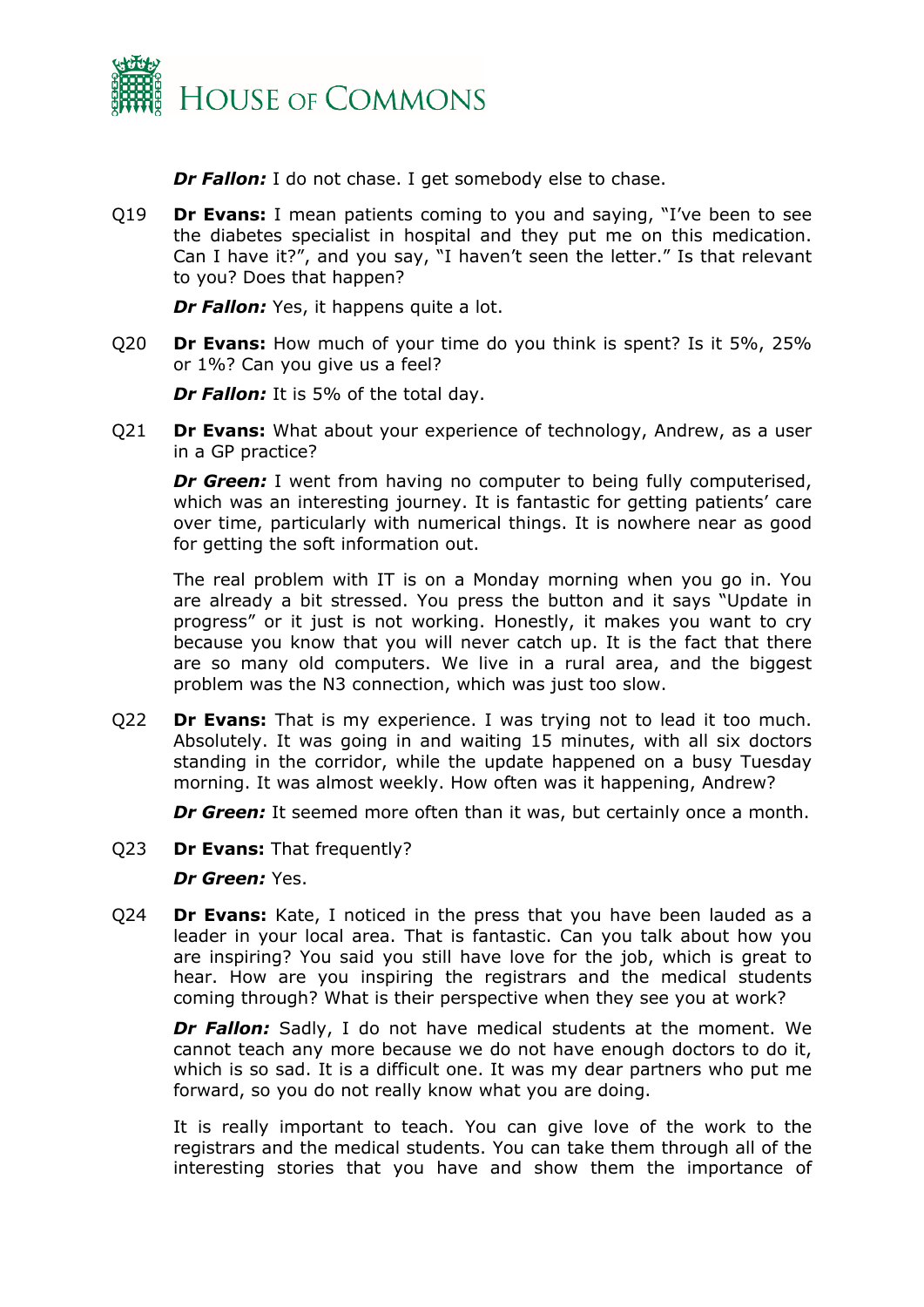

continuity of care and the relationships you have with the patients. I think those are the key things.

**Dr Evans:** Thank you.

Q25 **Dean Russell:** If I may, I will come to you first, Dr Green. Building on the technology piece in the first instance, I was very fortunate a while ago to visit Bridgewater surgeries in my own constituency in Watford. I spent about four hours there. One of the things that was clear to me was how much goes on behind the scenes in terms of the organisation and management of patients, the follow-up and so on.

That seemed very reliant, understandably, on technology and seamlessness around that, but I hear from other GP surgeries that it is not always quite the same. I hear that there are inconsistencies. I hear that from a patient perspective there are often challenges in making sure that the GP surgery fits with what they have had at the hospital or other places. I want to get your take on whether that sounds like a correct analysis and where you think improvements could be made.

**Dr Green:** Getting information to everybody who needs it is an absolute challenge. The sharing of records between hospitals, GPs and, where appropriate, people like community pharmacies is absolutely essential. The problem is that you are very dependent on the quality of the information that is put in. Sometimes, when you see information that is put in by other providers, it can actually be far too much. You cannot then extract the information that you need from the reams and reams of notes. This can be a problem with SystmOne, from what I have seen of the SystmOne work.

IT is essential, but it takes time. I started with seven-and-a-half-minute appointments. When we went to 10 it seemed wonderful, but those two and a half minutes have now definitely been taken up by inputting data on the computer. The computer, if you are not careful, can be a real barrier between you and the patient. It is difficult to put the screen to one side and concentrate on the patient, but then where do you find the time to input the data that you need to keep your practice running?

Q26 **Dean Russell:** Do you find that can get in the way of the efficiency of the work you are doing? Obviously, your role and purpose in life as a GP is to look after the patient and to make sure they are okay, and not be a data entry person.

*Dr Green:* It depends how you define efficiency in general practice. You could talk about that all day.

Q27 **Dean Russell:** May I come to you, Dr Fallon, with the same question about technology, the role it plays in the surgery and where the improvements could come?

*Dr Fallon:* We have to make notes. We wrote notes before we had computers. It is really important not to make the computer a barrier. You still talk to your patient in the same way. It takes a lot of extra time, as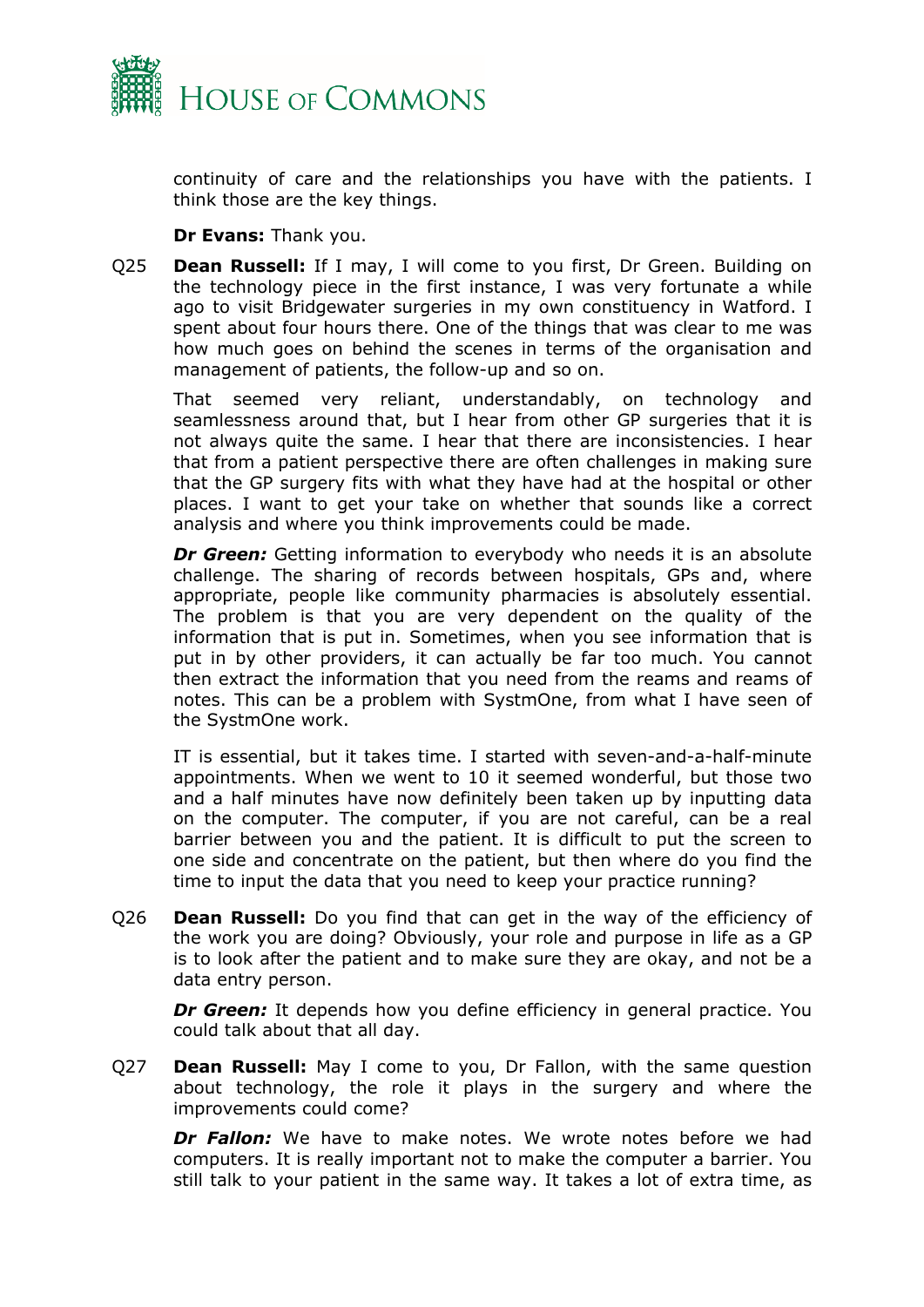

Dr Green has just said. But you can do searches; you can text your patients; you can do video calls; and you can get advice from consultants via an app. There are a lot of positives with IT as well. I don't know that there is a perfect system, particularly when it goes wrong, but there are benefits as well, I would say.

Q28 **Lucy Allan:** Thank you very much for coming this morning. I really appreciate you giving up your time.

Dr Fallon, you have spoken quite eloquently about the challenges of recruitment and retention, and the impact that has had on your surgery. Could you describe how that has been exacerbated through the whole Covid backlog and all of that? Has that been something that has made it more difficult to recruit and retain good people?

*Dr Fallon:* I don't know why there are not GPs out there, actually. It has never happened before. When I first went into medicine, it was competitive; we had 30-plus applicants per post. We have never ever put out an ad and had nobody even interested. To be fair, we had one interested in a partnership, but he was offered more where he was and stayed there.

It is really difficult to know what is going on out there. It is having a huge impact on the workload of the three partners who are left. I do not know why they are not there. I suspect that the more stress there is in general practice, the more people think, "Well, I don't want to go and work in that environment." It becomes a vicious circle.

Q29 **Lucy Allan:** Obviously, the Covid backlog has created difficulties for patients in accessing GPs. Do you find that your patients come to you frustrated and angry? Is that something that impacts on your morale?

**Dr Fallon:** I think that patients are very kind to us really. Obviously, some are cross but we would never refuse to speak to anybody or see anybody if they needed seeing. The bigger impact we are having is the delays in hospital care. We have a 63-week wait to see a gastroenterologist at the moment. What are all those patients doing? Well, we are holding them. We are taking the risk. We are trying to support them through that. That is causing us an awful lot more patient contact than if the service was more timely. It is not just gastroenterology, but that is the worst example.

Q30 **Lucy Allan:** If you could say one thing to Government that would make your life easier in treating your patients, what would you like to see the Government and the NHS do to help support GPs in the context of what you do?

*Dr Fallon:* What I need is more GPs. I know that you cannot produce a GP. It takes 10 years, but that is really what we need at the moment if we are to be able to provide the service that we want to provide.

Q31 **Lucy Allan:** Dr Green, what would you like to see happen going forward?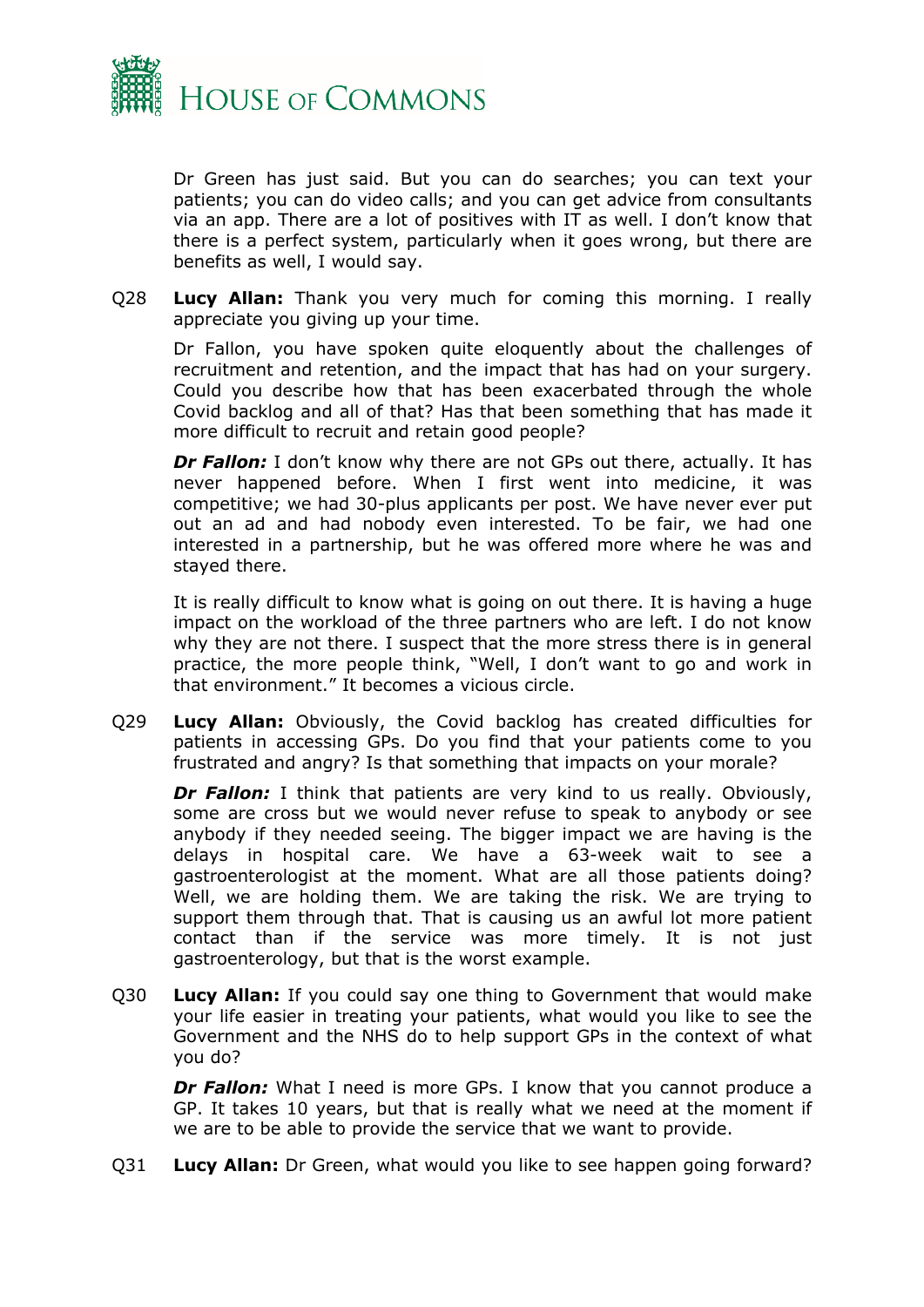

Clearly, as MPs, we get all the time—in fact even while I have been sitting here this morning—somebody saying, "I can't access my GP. I'm going to have to go to A&E." Then A&E say, "We're going to shut the doors because we're overwhelmed." What do you think Government need to be doing to try to address this, because it is going to deteriorate, isn't it?

**Dr Green:** I wish we would talk a little bit more about capacity rather than access. The problems with access are due to the lack of capacity. Picking up on the younger doctor issues, we started having foundation year doctors in our practice for three-month periods. We always used to debrief them afterwards. Quite a lot of them said, "I think what you do here is fantastic. I didn't realise you did all of this. The job is so interesting and varied, but I can't do it." It almost put people off, and they went into hospital medicine because they felt that a speciality with a defined area of knowledge would be easier for them personally. I do not know if that is true or not, but it is one of the impressions that they left us with.

It all comes down to workload. If you want to keep people in the system, you have to make it a job that is doable to a high standard for 30 years and that preserves doctors' self-esteem. One of the things Government could do, I am sure, is to back their GPs a little bit. The constant denigration of the profession which gets into some aspects of the media is one of the factors that pushes people away from the job, if they are in it, or from entering it if they are considering it.

The most obvious example recently was when GPs did a fantastic job going to a digital first model. After a few months, a section of the press turned against it. Instead of it being defended by people in government and within NHSE, they seemed to jump on the social media pile-on that was going on. Don't underestimate how distressing that is and how much it lowers GPs' self-esteem and how that would be a push factor for keeping people away from the profession. Please support us.

**Lucy Allan:** You make a powerful point. The rebuttal to that is that if you are an MP, and people are constantly saying to you, "I can't see my GP," they assume it is the GP's fault. They do not necessarily understand the capacity issues that you have articulated. It is how we try to address that. I take your point; thank you.

Q32 **Dr Evans:** I have a final question for you both. Dr Fallon, as you are practising, is there hope?

*Dr Fallon:* There is always hope, isn't there? I talked to a lot of my peers and PCN leads before I came here, and one chap said, "A bit more respect from people. It's not the money, but when we had seniority payments it helped to make you think you were a bit valued."

When we were driving to work in December, we heard on the radio that we were going to be dropping everything to give the Covid boosters. We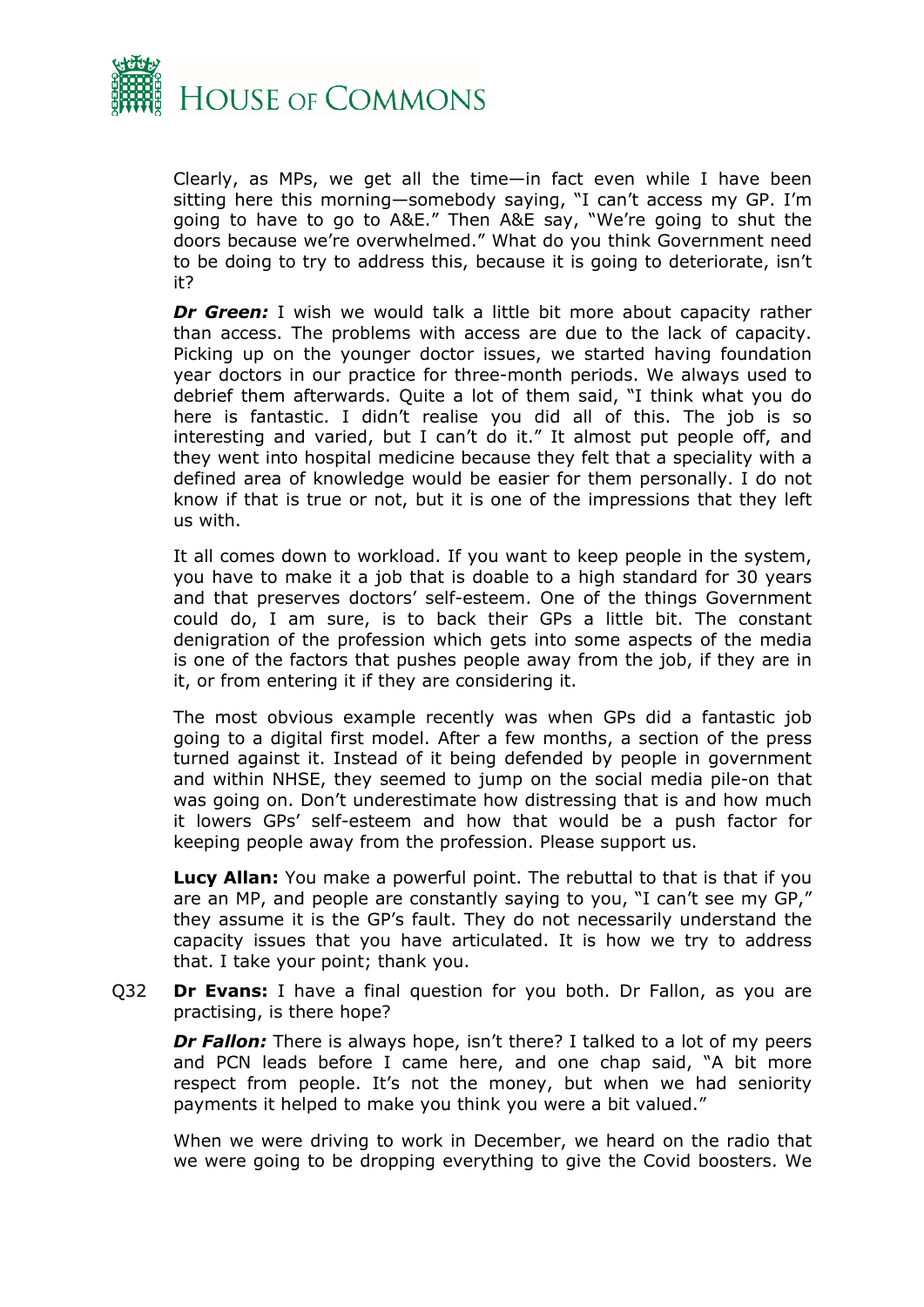

had not heard before the general population heard. It just makes you feel that maybe you are not quite as valued as you might be.

#### Q33 **Dr Evans:** Thank you. Dr Green?

*Dr Green:* There is hope. I had a fantastic career. I enjoyed it. I don't regret it. I am not a bitter retired GP. What I want is for my younger GP colleagues to have the pleasure from their work that I had. I loved seeing patients. I loved the work, but the job became impossible. There is hope if you can make the job possible. That might need some brave decisions.

I have mentioned this idea a few times. It has always gone down like a lead balloon, but I will try it once more. It might be that the expert medical generalist needs to be a doctor other healthcare professionals refer patients to when they feel it is needed. That would be a huge change in the profession. It would not be welcomed by many doctors. It would be a very brave politician who did that, but I see no other way of balancing the mathematics to give GPs the time they need with complex patients. That is really a problem for you and not for me.

**Chair:** Thank you, Dr Andrew Green and Dr Kate Fallon. We really appreciate your joining us this morning. It is very important evidence. Thank you both.

### Examination of witnesses

Witnesses: Professor Marshall, Dr Sharrock and Dr Fisher.

Q34 **Chair:** We now move to our second panel this morning. I am very pleased to welcome back Professor Martin Marshall, who is chair of the Royal College of General Practitioners; Dr Kieran Sharrock, who is deputy chair of the General Practitioners Committee of the BMA; and Dr Rebecca Fisher, who is a practising GP and senior policy fellow at the Health Foundation. Welcome to you all.

Let me start, if I may, with Professor Marshall. Let's try to think, if we could, about the scale of the problem. The GMC recently found that nearly half of GPs are planning to reduce their contracted hours, and nearly a third are going to leave general practice altogether in the next year. Does that ring true with you? Is the profession in crisis?

*Professor Marshall:* Yes, it does ring true and, yes, the profession is in crisis. It is a massive concern. I have been a GP for just over 30 years. I have seen ups and downs over that time in the status of general practice and general practice's ability to do its job, but I have never seen things as low as they are now. It really is a major concern. If we are not able to provide the majority of care, as we do in the NHS—90% of patient contacts happen in general practice—if we are not able to serve our communities and if we are not able to do the job we do in general practice, which is to protect the rest of the NHS, especially services, so that they are used judiciously and when they are required, that is a really big crisis.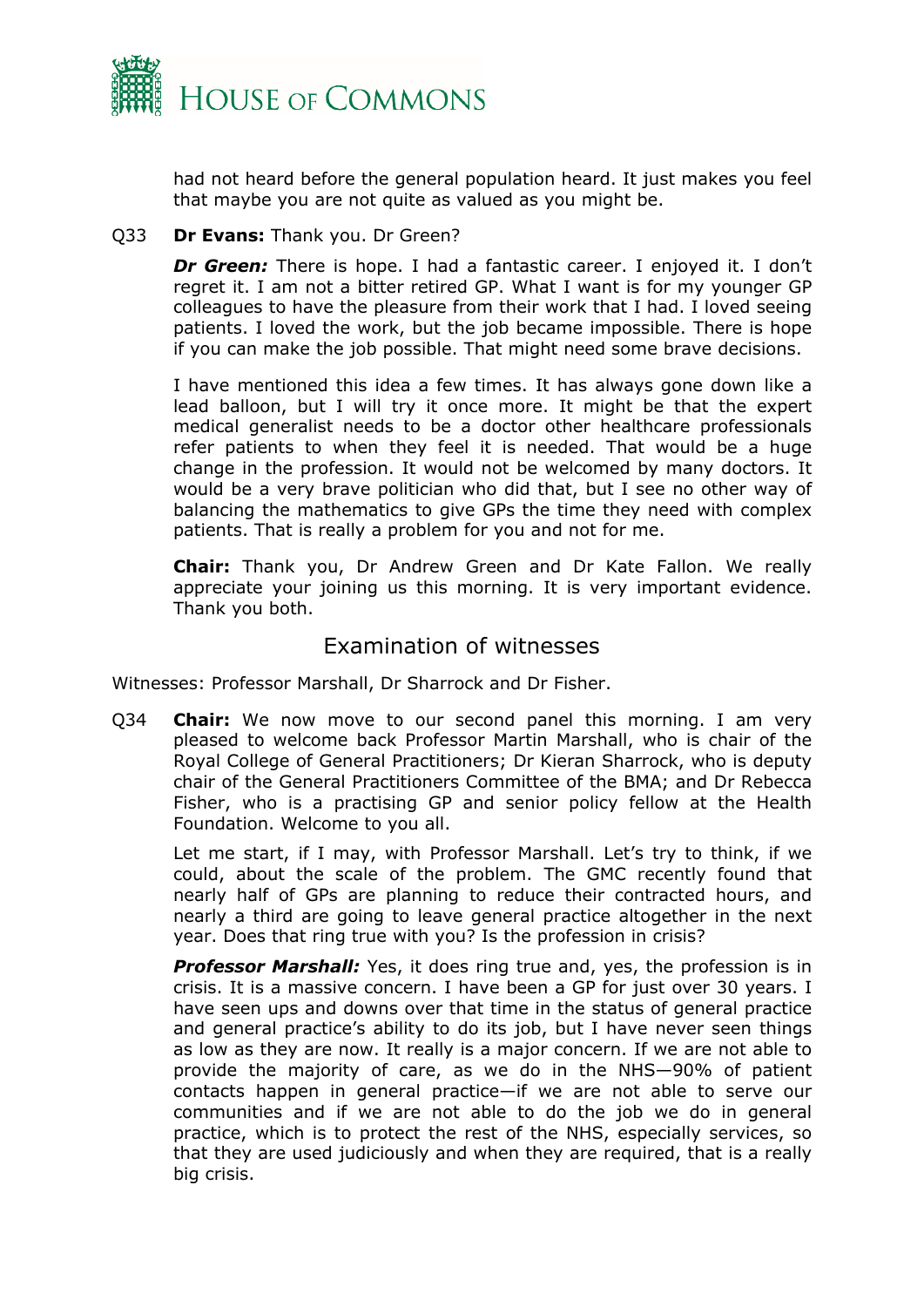

You are right. The GMC survey was very worrying in terms of the morale of general practice. Our own work in the college showed that 60% of GPs said that their mental health had suffered in the last year; 34% of GPs said that at least once a week they simply cannot do their job, not even providing safe care for their patients; and 34% of GPs said that they planned to retire in the next five years. That would mean 14,000 fewer GPs than we have at the moment. We are likely to be losing more GPs than we are recruiting at the moment, and that is a massive crisis.

Q35 **Chair:** Looking at early retirement and people going part time, we heard evidence from the two doctors in the first panel about the pressure of workload. Dr Andrew Green said that it was really pressure of workload that prompted him to retire early. You and I have talked many times about the need to have independent reviews of the number of GPs we should be training for the future, but that is a five to 10-year process before it really makes any difference. What are the short-term things that we could do to address the workload issue?

*Professor Marshall:* You are right that the crisis is one of workload. It is essentially the demand and the need for general practice services being greater than the supply of general practice services. I think there are three solutions to that. One of them is a larger workforce, as you say. We are making some progress on recruitment, but going backwards on retention.

The second solution is working differently. You started to touch on that with Dr Fallon and Dr Green, about the role of the GP alongside other members of the primary healthcare team. Perhaps we can come back to that later. The third solution is changing the nature of demand and helping patients to know when they need to access professionalised services and when they can self-care or go to a local community pharmacist, or other ways of accessing care.

There are three basic solutions. It is not on the basis of evidence, but I would guess that probably 85% of the answer is a larger workforce. There aren't any quick or easy answers to this crisis, and that is what worries me most.

Q36 **Chair:** One of the things we talked about in that panel was the question of continuity of care. Tell us about the findings of the *British Journal of General Practice* Norway study on the impact on patients of seeing the same GP over many years.

*Professor Marshall:* The study from Norway that was published in the *British Journal of General Practice* adds to a growing body of evidence conducted over 30 years or so in lots of different countries and lots of different health systems. The evidence in favour of continuity of care is really strong.

We know that if I see a patient I know and who trusts me, where we have built a trusting relationship, the patient is more likely to be satisfied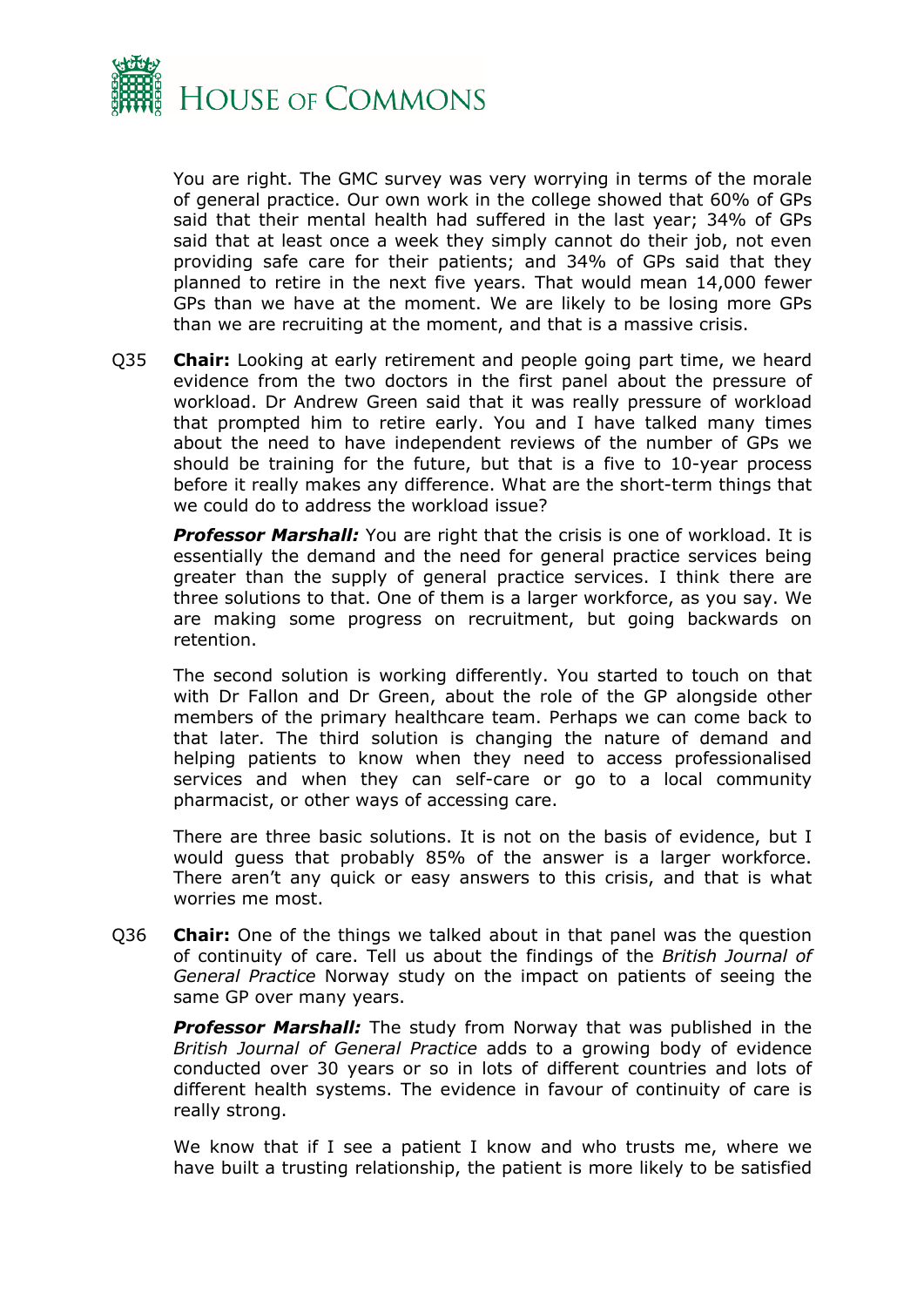

and to have a good experience. They are more likely to comply and agree with the advice that I give. They are more likely to get better health outcomes. They are less likely to use emergency departments and hospital services. We know that the overall cost is reduced. We know that my professional satisfaction is greater.

The evidence is really convincing. Indeed, I would say that the trusting relationship between the GP and their patient is probably one of the most effective interventions we have. It is more effective than many of the drugs and the surgical outpatient appointments that I make, yet because it is rather soft, policymakers do not seem to understand it. They put a lot of effort and energy into other interventions like drugs, for example, but there is insufficient understanding of the importance of relationships. That really needs to be delivered.

There are many different ways to deliver it. We have to accept that the old model of one GP and one patient for 40 years is not sustainable. That is not what society is like, but there are ways of delivering trusting relationships in a new society, and that is what we need to work on.

Q37 **Chair:** Do we need a modern version of the old GP lists? That is not to say that a patient saw the same person every single time, as might have happened in the olden days, but that there is always one GP who is accountable for every single patient. Sometimes, they direct that patient to the practice nurse or someone else in the surgery, but there is always one person accountable for a patient's care.

*Professor Marshall:* There is no doubt at all that the sense of responsibility that comes from having a patient on your list is a really important element of the effectiveness of general practice and its costeffectiveness. Only about 8% of practices in the UK now have personal list systems. Dr Fallon is in a significant minority of practices. That is a real concern, because the nature of the workload challenge and the nature of many policy interventions over many years has made general practice an increasingly transactional activity, where the consultations that we have are a disconnected set of transactions rather than a journey that we are on with our patients. It is a major problem.

We could go back to a different model of relationship-based care, often, as you say, a team-based model; the old model might have been a GP and their practice nurse. We now see some practices developing micro teams of perhaps two GPs sharing a list and working with a nurse, a social prescriber or a pharmacist. That small, micro team is a way of delivering continuity of care at a time when so many of the social pressures stop you delivering the traditional model.

Q38 **Chair:** I am sure that my colleagues have more questions for you, but I want to bring in your fellow panellists. Dr Fisher, do you agree with the analysis that you have just heard from Professor Marshall from your work at the Health Foundation and as a practising GP? What is your take on the issues of burnout and workload that we have been hearing this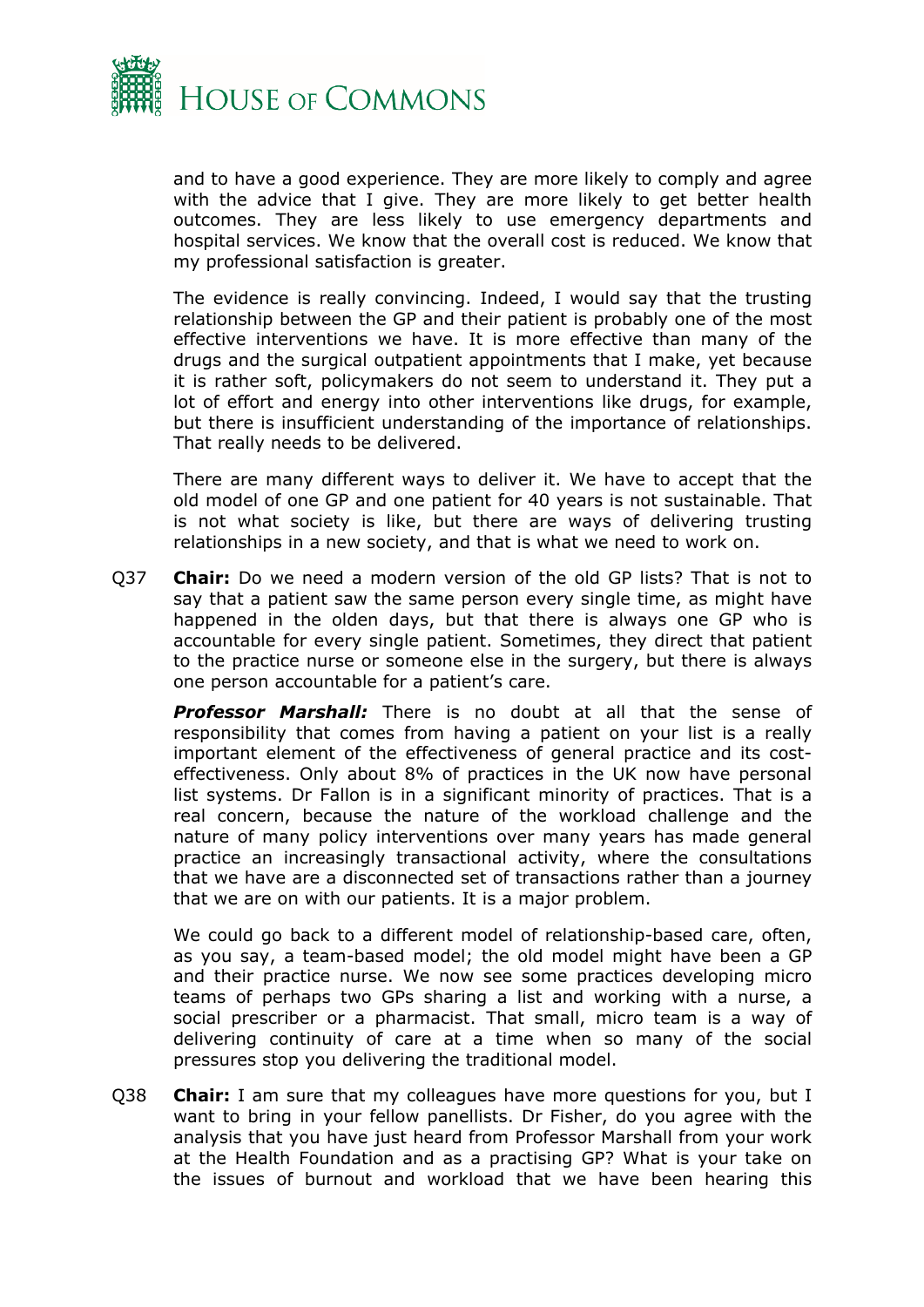

#### morning?

*Dr Fisher:* A lot of what has been mentioned is hugely familiar to me. I had a very late night in practice last night. I think probably almost all GPs you speak to would say that the workload feels as though it has been going up and up for years. It baffles us by going up and up still. I reflect that in my own practice it feels like the channels that we use have widened and there are more of them in the last couple of years.

You asked about Covid workload. There is clearly workload associated with Covid itself: the management of patients who are unwell and the vaccination programme. We are also using, for example, email far more than we were before. We are using Tasks far more than we were before. The different workstreams coming in to me on a given day feel like they have expanded enormously. I think that is a challenge because it inevitably leads to longer work days.

I agree with everything that Professor Marshall said about continuity of care. At the Health Foundation we have done a lot of work looking at how you can preserve and improve continuity of care. We know that, even in challenging circumstances, quality improvement approaches in particular can be used to maintain continuity of care and improve it.

Something I would really like to stress, though, is that these problems are not the same everywhere. General practice in this country in areas of high deprivation is underfunded and under-doctored relative to need. That is a persistent problem. It is not a new one. At points in time, particularly in the noughties, we were getting somewhere, particularly on workforce. Since then, under-doctoring has widened again. We are in a position now where, relative to need, general practice in areas of high deprivation has on average 7% less funding in practices, and a GP working in an area of high deprivation will be responsible for, on average, 10% more patients. To me, that is an enormous problem.

We talk a lot about how we can improve health inequalities. It seems to me very difficult to do that in a context where the provision of an essential service like general practice is not equitable. That plays into the workload problem and the retention problem as well. Although it is a problem everywhere—I certainly would not deny that—we are remiss not to remember that it is more of a problem in some areas than others.

Q39 **Chair:** Can you explain why there is that inequality in funding? As I understood it, the funding formula that the NHS uses takes account of deprivation as one of the factors it assesses. I thought there was a premium on more deprived areas getting additional funding. Is that not the case?

*Dr Fisher:* I think the funding formula you are perhaps thinking of is the funding formula for CCGs, where there is a top slice for deprivation. The vast majority of funding for general practice comes directly to practices through, mostly, the GMS contract. The majority of practices use that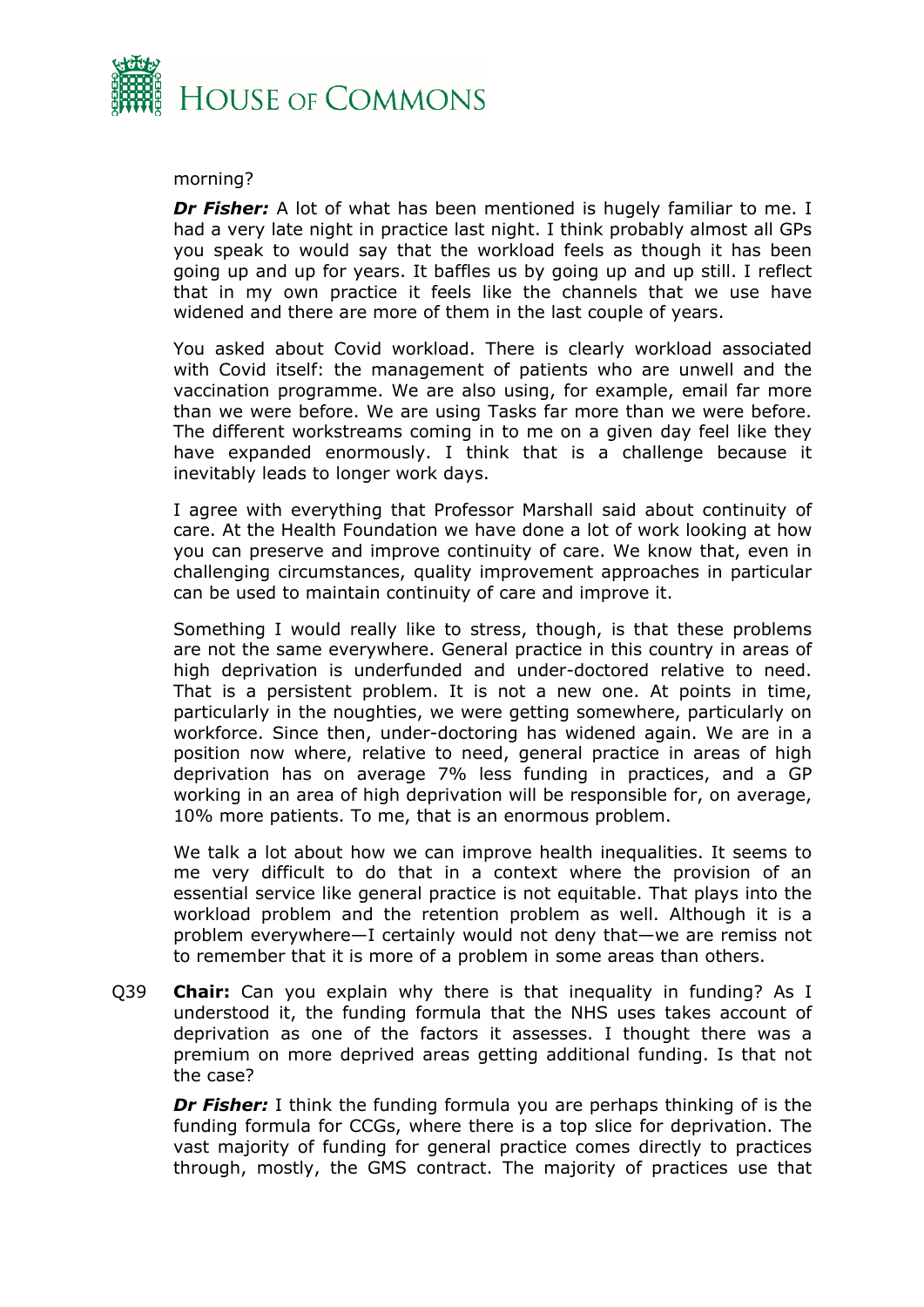

contract type. About half of their practice funding will be determined by something called the global sum formula, which uses a formula colloquially known as Carr-Hill.

There has been underfunding in areas of high deprivation for a long time, but from the 1990s through to 2004 there were top-up payments called deprivation payments for practices in deprived areas. They did not solve the problem, but they went quite a significant way towards improving it. When the global sum formula was brought in, in 2004, it was in theory meant to account for the different needs experienced by different patient populations, but it did not include any adjustment for deprivation. For example, if you have a 10% increase in deprivation, according to the Carr-Hill formula you get 0.06% extra funding. That was research from colleagues at the University of Leicester. It does not account for all of the practice funding, but across almost all other income streams into general practice—for example, QOF, or locally enhanced services—practices in more deprived areas get less money. Wherever you look, the way the payments work skews towards practices in more affluent areas getting more money. That is how you end up with the 7% discrepancy.

Q40 **Chair:** Are you sure that it is practices in more affluent areas, or practices with more older people? Sometimes the two go together.

*Dr Fisher:* Our work is very clear that it is practices in more affluent areas. We do it by dividing the country into areas—

Q41 **Chair:** But what I am saying is that, if those areas also happen to have more older people, that would be a reason why they might require additional funding.

**Dr Fisher:** Carr-Hill weights very heavily for age and does not include any funding for deprivation. Inevitably, part of this is that we have such a large and increasing life expectancy gap that in areas of high deprivation our patients simply do not get to be "old" old, so fewer of our patients attract the extra funding that comes with the bigger adjustment for age, and we do not get any additional—

Q42 **Chair:** Health inequalities in that sense would be the cause of the problem of the underfunding of less affluent areas.

*Dr Fisher:* Yes. I would contend that the root cause, and probably the place to look were we to talk about challenging this, would be the funding formula for general practice, but certainly health inequalities themselves play into the underfunding.

Q43 **Chair:** I will quickly bring in Dr Sharrock. Do you have any comments on what you have heard so far? Could I also ask you about the pensions issue and whether the structures and the annual pensions pot are causing GPs to retire early?

**Dr Sharrock:** I concur with what my colleagues said about retention and recruitment of GPs. If a third of GPs are reporting psychological distress,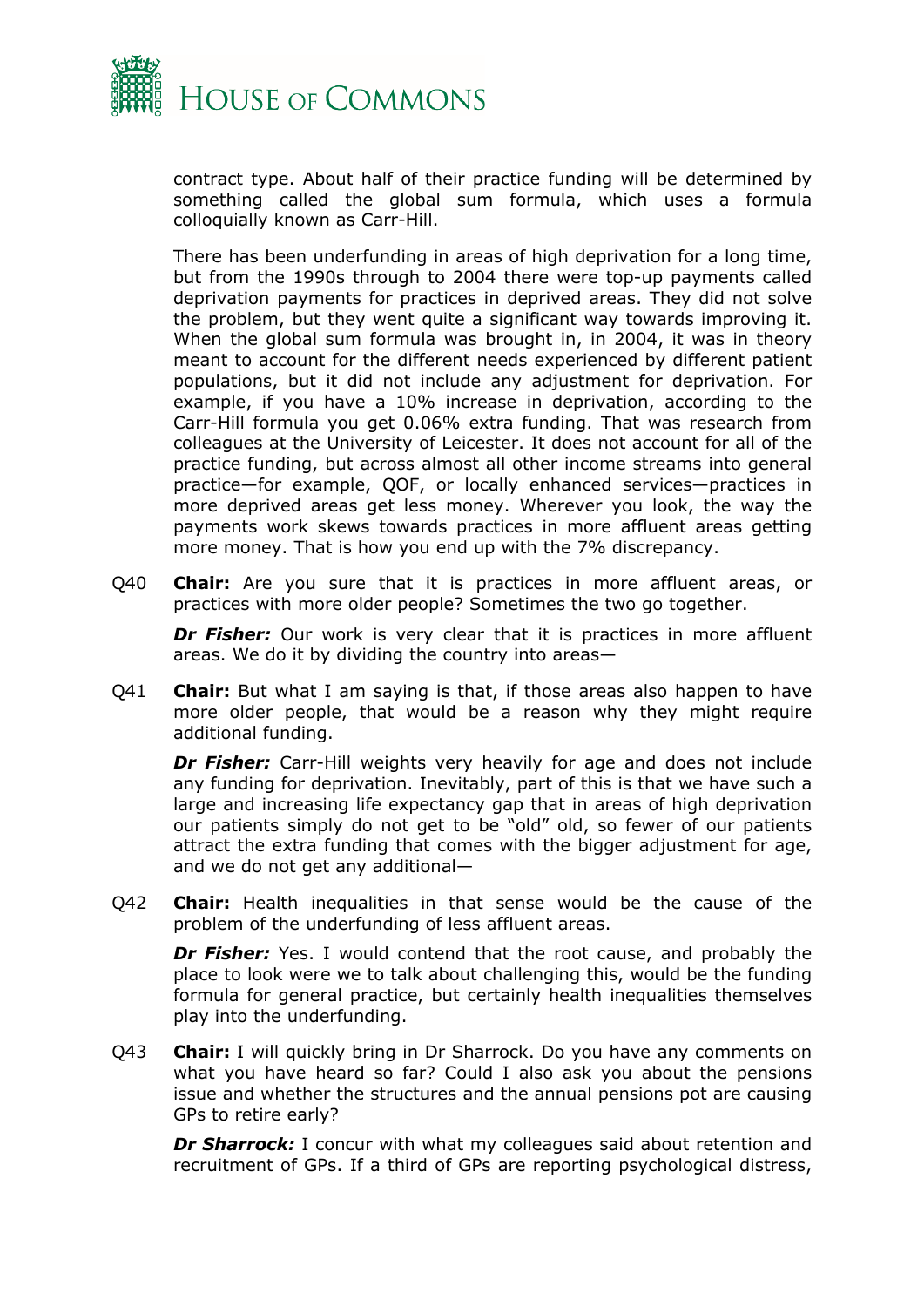

that is not going to encourage people to stay or join the profession. Most GPs report that they are overworked. In fact, a survey of GP trainees has shown that 61% stay longer than their contracted hours, and 41% say that they regularly go to work early to catch up from the day before. That is not a way to encourage them to come into the profession long term.

We know that, when people are having psychological distress, they are more likely to leave. Yes, they might go to what is termed "part time", but actually the work-life balance survey of 2019 showed that part time was 40 hours. In most professions, 37.5 hours is full time, so the average GP still works 40 hours a week. That might be over only six sessions, but if those sessions are six hours long, that is 36 hours. Saying "part time" is a little disingenuous. We need to focus on hours worked and not numbers of sessions done. If the sessions are long, it is a long time. I concur with my colleagues; we need to make the job more attractive and more sustainable to recruit people and sustain people.

On the pension issue, there is a situation whereby financial advisers go to GPs towards the end of their career and advise them to leave work. We know that, last year, 55% of doctors retiring were taking voluntary early retirement. That is because the pension taxation situation makes it as if they were paying to work. Financial advisers are advising GPs to retire early or reduce their work commitment. We need to uncouple the amount of work done from the taxation of the pension, in the same way that judges have had that done for them. There was a problem with recruiting and retaining judges that has been sorted by looking at their pension.

If I was working in a stressful job and someone said to me, "Well, actually, you might as well retire because you are paying to come to work," I would either retire or say, "Well, make my job less stressful and I might stay." I don't mind paying to work in a job I love, but if you have both things putting pressure on you to leave, you are going to leave.

**Chair:** Thank you.

Q44 **Dr Evans:** Professor Marshall, I would like to go into this idea of complexity and the changing nature of patients. What is the royal college's position on how complexity has come in and how allied professionals are helping out? Is that a good thing, a bad thing or somewhere in the middle?

**Professor Marshall:** In a whole range of ways what we do in general practice is more complex, beyond just the simple workload and the number of patients we are seeing. We know that the population is older. We know that they are more likely to have multiple medical conditions. We are more likely to see greater ethnic diversity in populations as well, particularly where I work in east London. All of those factors together mean that the kind of problems that we are seeing in general practice, as well as medical advances, are far more complex than they were when I first started my career.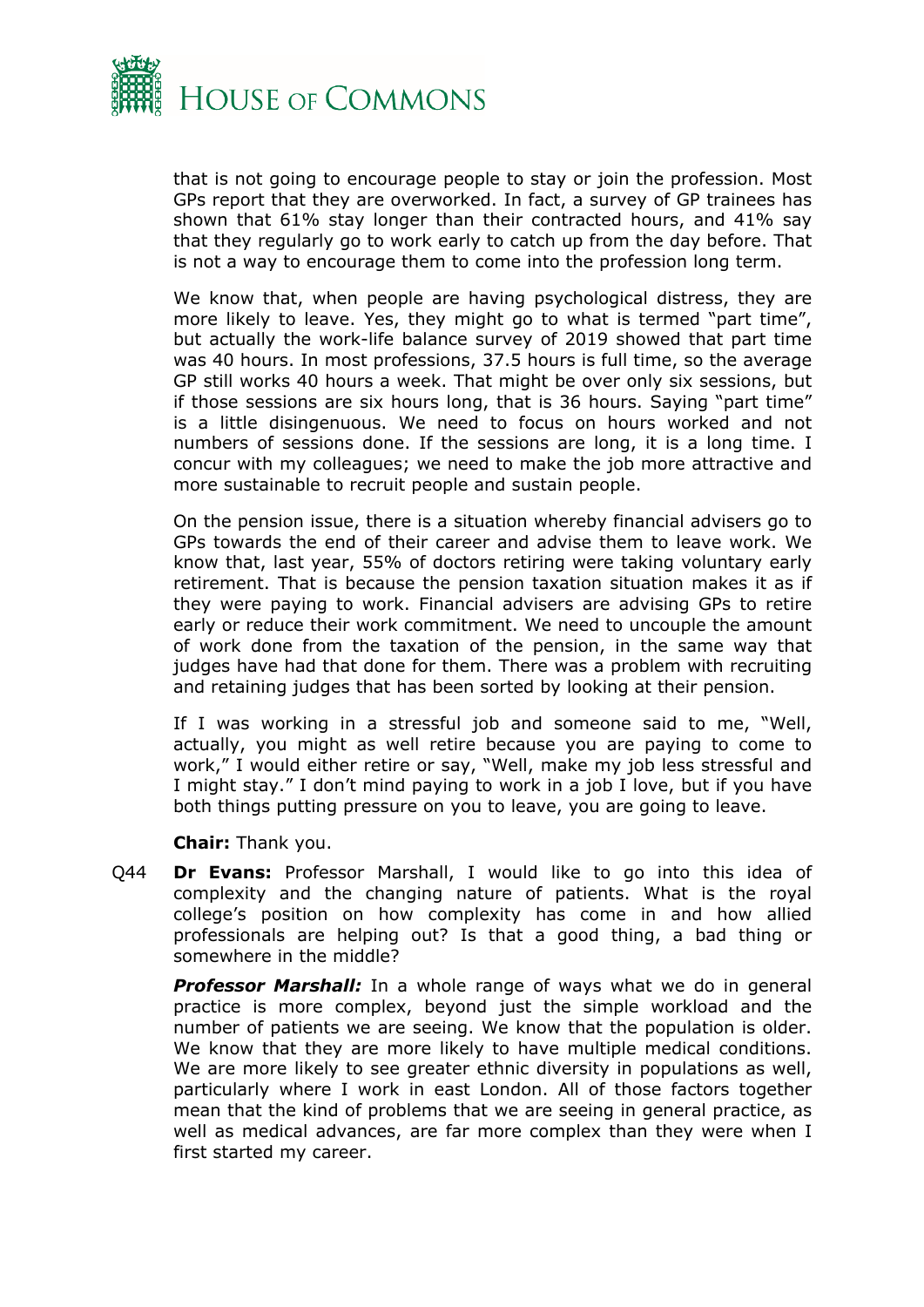

A consequence of that is to make each consultation more stressful. We know that the average consultation length is 9.8 minutes. The average number of problems is about three. You have a complex problem and two or three minutes to deal with it in a consultation. It doesn't work. What it means is that you are constantly cutting corners and you are constantly making compromises. Those compromises are most likely to fall on your ability to provide personalised care, person-centred care and probably equity of care as well. Increasingly, they put pressure on the ability to provide safe care. A number of GPs I know are constantly worried that they are going to make a prescribing error or a diagnostic error. That adds to the stress, which is why—

Q45 **Dr Evans:** You have very complex patients repeated over and over again. We heard there were about 16 contacts in the morning and 16 in the afternoon as an average, to start with.

We have had a litigation investigation. There was a lot of talk about the fact that there is a changing nature, in that GPs are supported—it is an educational side—if they were to make a mistake. Do you believe that is borne out in the way that people practise? Can you talk to me about defensive medicine?

*Professor Marshall:* Yes, it is without doubt. One of the most important roles of general practice is to hold risk and to manage uncertainty. That means that every young child I see with a fever could have meningitis. The vast majority of them do not have meningitis. What I do is make a clinical assessment and live with the uncertainty that very occasionally I might have got it wrong. That is catastrophic when it happens. That is our job. If I were to refer every child with a fever to hospital, query meningitis, the hospital would collapse very quickly. Our ability to do that is under stress when we are under pressure. Increasingly, I think there is evidence that younger doctors find it more difficult to hold that uncertainty and risk, which is playing out in a larger number of referrals and investigations. It is basically overmedicalisation.

Q46 **Dr Evans:** They do not want to take the risk. You see it in A&E. You say, "This was never chest pain; it is atypical chest pain," but you are sat in a GP consultation going, "Well, it could be a heart attack." Am I right in saying that if you are a GP, why would you take the risk? If you are not sure, or it is 50/50, if you are right you have saved the person's life and if you are wrong you have wasted a bit of time. That seems a very sensible decision to make. Is that the way people are practising, with the sword of Damocles over their head that the law might come after them? Is that a fair assessment?

*Professor Marshall:* Yes, I think that is a fair assessment. The purpose of general practice training is to help us to manage and hold that risk; to manage uncertainty. When we are trained to operate in a reasonable environment, where the workload is reasonable, we do that job incredibly well. One of the great things about general practice is the fact that we do not investigate everything. We do not refer everything. We manage a lot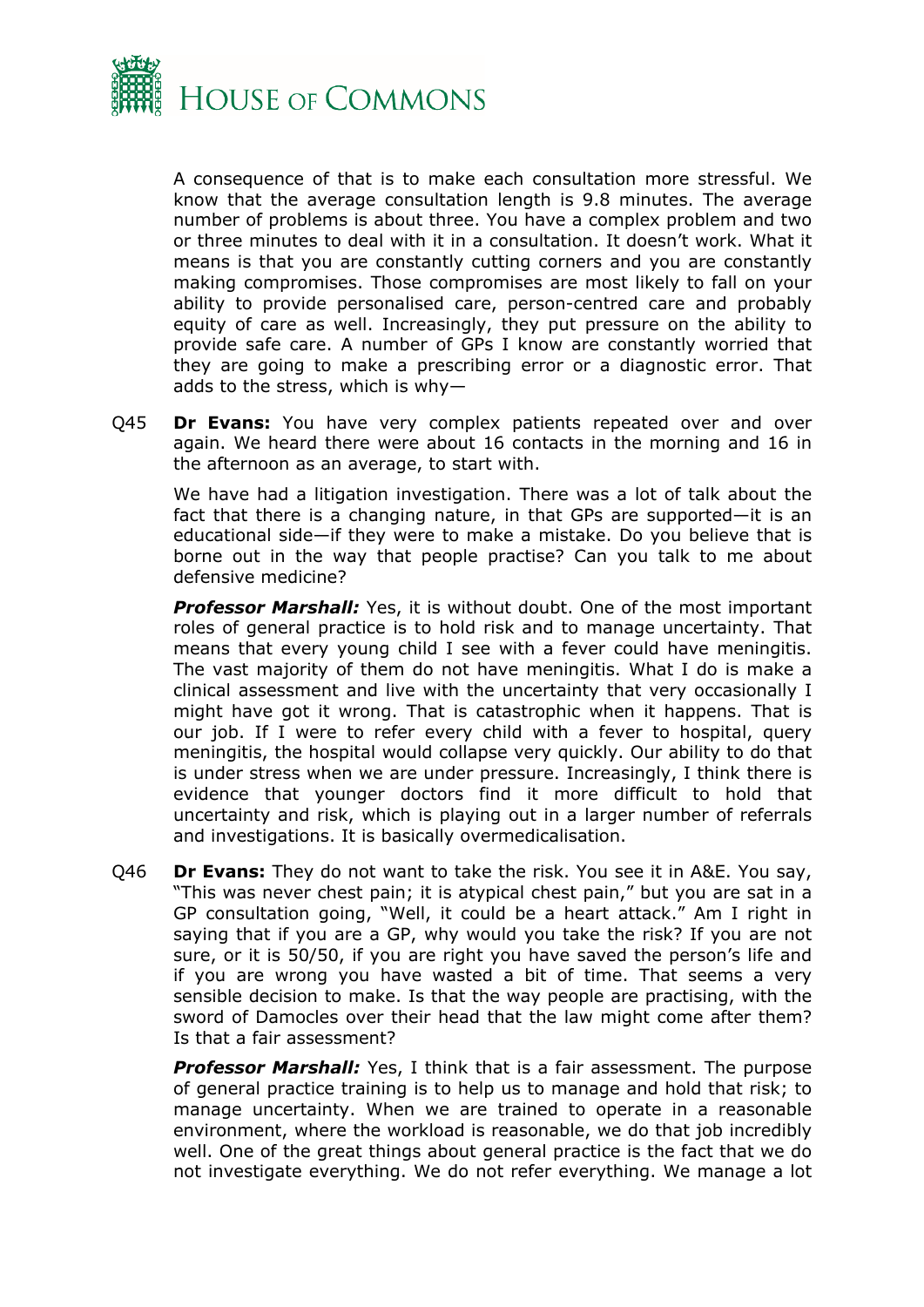

ourselves, but when the environment is not conducive, we refer more and we get more stress.

Q47 **Dr Evans:** We heard from Dr Fallon that pharmacists are useful, and nurses are useful, but they still come to her for the risk decision. Is that borne out across the system that you are seeing?

*Professor Marshall:* Yes, that's right. One of you asked Dr Fallon about the proportion of patients that had relatively straightforward and transactional problems. I agree with Dr Fallon that it is very difficult to determine that. The reality is that, when we do not have enough GPs, we need to focus on where we add the greatest value. That is, at one end of the spectrum, triage. GPs are very good at making quick decisions about risk. At the other end of the spectrum they are managing complex, what we call, biopsychosocial problems, taking into account the psychosocial elements. There is a whole series of work in the middle. That might be 20%, 30% or 40% of care that can be done as effectively or more effectively by other members of the primary care team, and that is where the multidisciplinary nature of primary care has become so important.

**Chair:** Thank you. I will come back to you, but I need to bring in Sarah Owen.

Q48 **Sarah Owen:** Thank you, Chair. I apologise but I have to leave shortly, so I am grateful to be able to come in now. Dr Fisher, I want to ask a few questions about regional variation. I represent one of the areas that you described. It has lower than average UK life expectancy, but within Luton a man can expect to live 10 years less in a deprived area of Luton compared with a more affluent area of Luton. Getting this right is key to ensuring that we tackle health inequalities.

What do you think could be done to really target support to general practice workforces in areas of high deprivation, where we also see that they are under-doctored? I am curious about the 2004 top-up payments. What were those payments used for and why were they effective?

*Dr Fisher:* Thank you very much for the question. We recently did a big piece of work at the Health Foundation looking back over 30 years of efforts to tackle the inverse care law in general practice and all the national policies that tried to tackle it, to try to answer the question of what we should do next.

I will come to your point on workforce first. Funding probably underpins it. Workforce is a difficult but not intractable problem. If we go back 30 years, there was under-doctoring in the most deprived areas, but significant policy efforts were made, particularly in the north-east, via a couple of different mechanisms. One was changing contract types to bring in salaried GPs. Another was something called equitable access to primary care, which built new GP premises in areas of high deprivation. Those things seemed to work, in combination with other, smaller incentive schemes to attract GPs to work in deprived areas, such that by 2008-09 we were starting to see more GPs in the most deprived areas.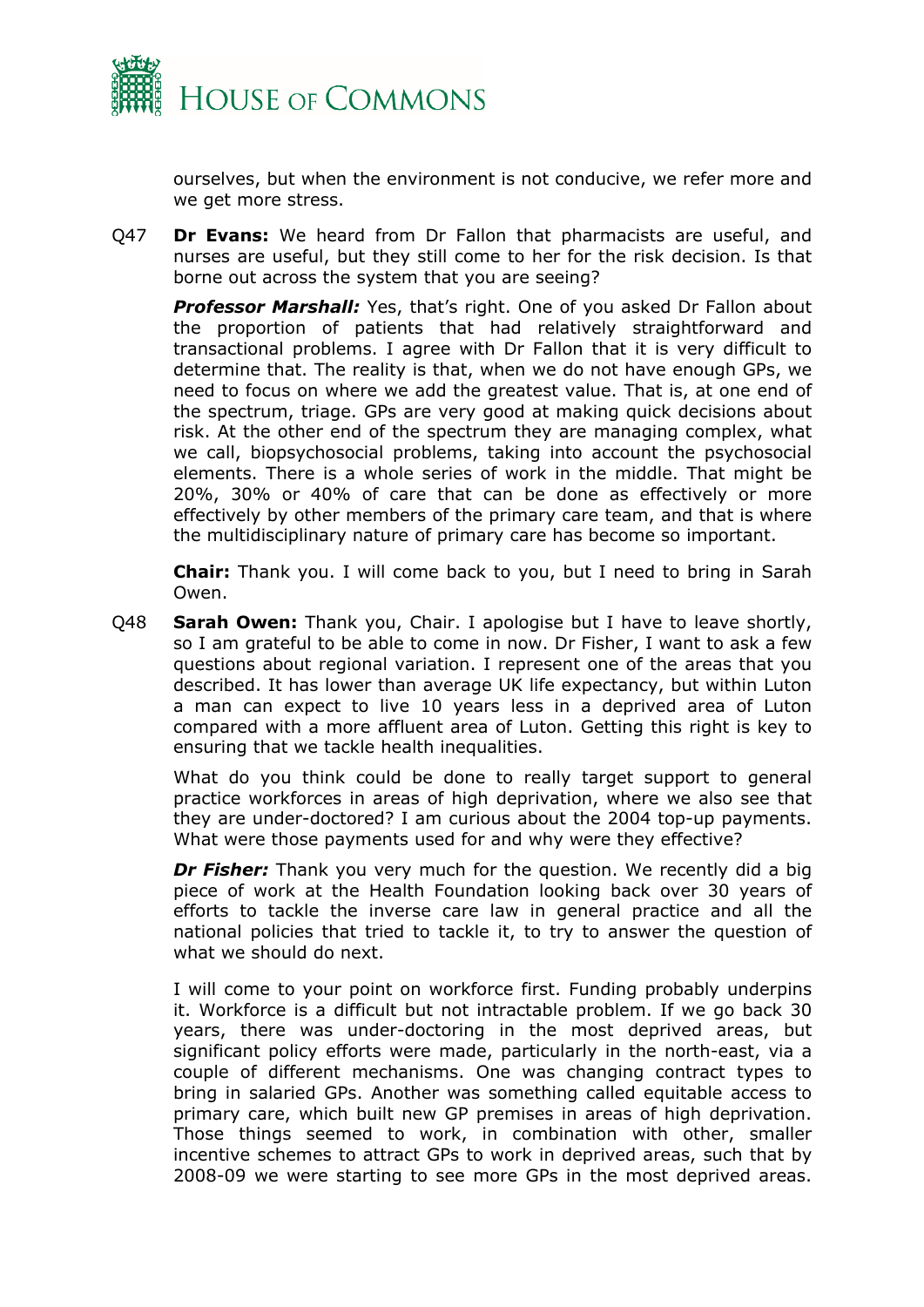

That is what we would want to see if we are to deliver equitable general practice.

Those efforts were not continued in such a concerted manner in the decade we have just been through. By 2013-14, we started to see underdoctoring again, and now we are back to a situation where there is a linear correlation. The more deprived you go, the fewer GPs there are per adjusted head of population.

It is also worth saying that prior to 2002, but from 1948, there was something called the medical practitioners committee that effectively controlled GP entry into different areas. If you wanted to go and work somewhere, you applied to the MPC and they could say no if that area was already adequately doctored. I am not necessarily saying that we should bring that back. I certainly would not suggest that we should mandate doctors to go and work anywhere. I do not think that would solve our recruitment problems in general practice at all, but there is good evidence that you can improve workforce distribution in general practice.

Funding is key. With the independent contractor models, to a certain extent the amount of practice funding you have determines how much you can pay people, the terms you can offer them and the workload they are expected to undertake for you. While we continue to have this perverse underfunding of general practice in the areas of the highest need, I find it very difficult to see how we can really change the workforce picture.

Coming back to look at that, it was 2004 when Carr-Hill was brought in. We need a full review of funding for general practice of all the different streams of income and working out a better way to account for need associated not just with deprivation but with age, with comorbidity, and so on. How do we have a funding formula for general practice that looks in the round at the need of patients in a given area? I hope that if we did that piece of work we might get closer towards solving some of the other problems that I suggest stem in part from it.

Q49 **Sarah Owen:** I want to follow on from Luke's hopeful question. Luton is turning out a fantastic number of medical students. Lots of really bright young people want to go into medicine. What would you say to them to encourage them into general practice?

*Dr Fisher:* Oh my goodness. Come. It is the best career. I am 36. I absolutely love it. I never thought that I would be a GP. I thought that I would be an intensive care doctor or an A&E doctor. I continued to think that until several years after I had qualified. I am absolutely delighted that I made the decision.

To give you some evidence that is not just me, five years ago two colleagues—Nish Manek and Rammya Mathew—and I set up something called Next Generation GP. We had the privilege of being fellows to Sir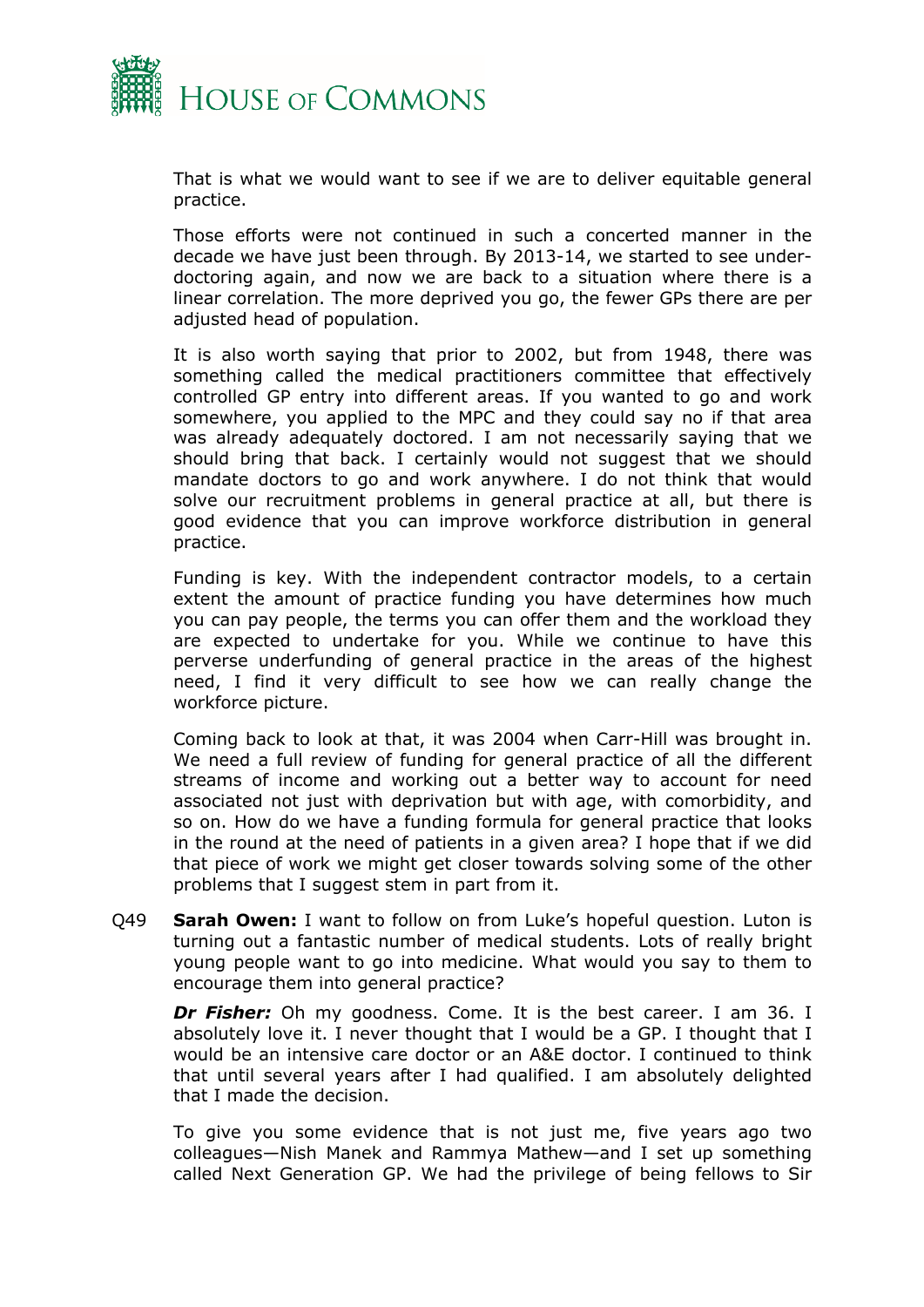

Bruce Keogh at the time. We wanted to try to share that to empower some of our colleagues. It has been a rip-roaring success, not really due to us. Over 2,500 GPs have been through our programme. There are 62 programmes across the country. We have been in all four nations of the UK. Nobody is paid to come. People are not, broadly, being paid to give up their time to run our programmes. They are young, early career GPs making an effort to invest in themselves for the future of the profession.

I have antibodies to the narrative that early career GPs do not feel as invested in the profession as senior GPs. We have a lot to learn from our senior colleagues. The ways we want to work may be slightly different, but we absolutely care about our patients, and we absolutely care about the future of the profession. I certainly think there is hope.

Q50 **Lucy Allan:** Thank you very much, Dr Fisher. I thought what you were saying about the variation across the country was incredibly interesting.

I wonder if I could ask about super-surgeries. In my area, which is a deprived area, we have a 60,000 patient list and one practice. In that context, do you feel that retention and recruitment are affected? Morale for a doctor working in a 60,000 patient practice list must be very different from working in something smaller, as we heard earlier from Dr Fallon.

*Dr Fisher:* It is interesting. There are lots of different models of larger practices or at-scale practices across the country at the moment. I suspect that the way they work is quite different from each other as well. Within some of those models there may well be attempts to preserve continuity. It may not be list based. It may be that, although you are working for a bigger organisation, you are actually working within a relatively small practice with colleagues you have continuity with. Continuity of care is, of course, not just about relational continuity with patients. It is about informational continuity across records. It is about managerial continuity with colleagues.

I cannot comment specifically on how we preserve continuity in those bigger models. I would say that a strength of general practice, as I see it, is the range of models we have. It means that, as a practitioner, you can work out what type of model you would like to work in and find somewhere that works in that way.

#### Q51 **Chair:** Professor Marshall wants to come in.

*Professor Marshall:* In answer to the question, I think there are advantages to large practices, the advantage being that you have the resources to develop an infrastructure to support HR, data, quality improvement and all of those things. There are advantages to smaller practices. They tend to be more personal. It is a design issue. You can have a large practice that designs itself in such a way that it delivers personalised care by designing itself into micro teams. It is possible. The mantra is get big to stay small. It is possible to have a larger organisation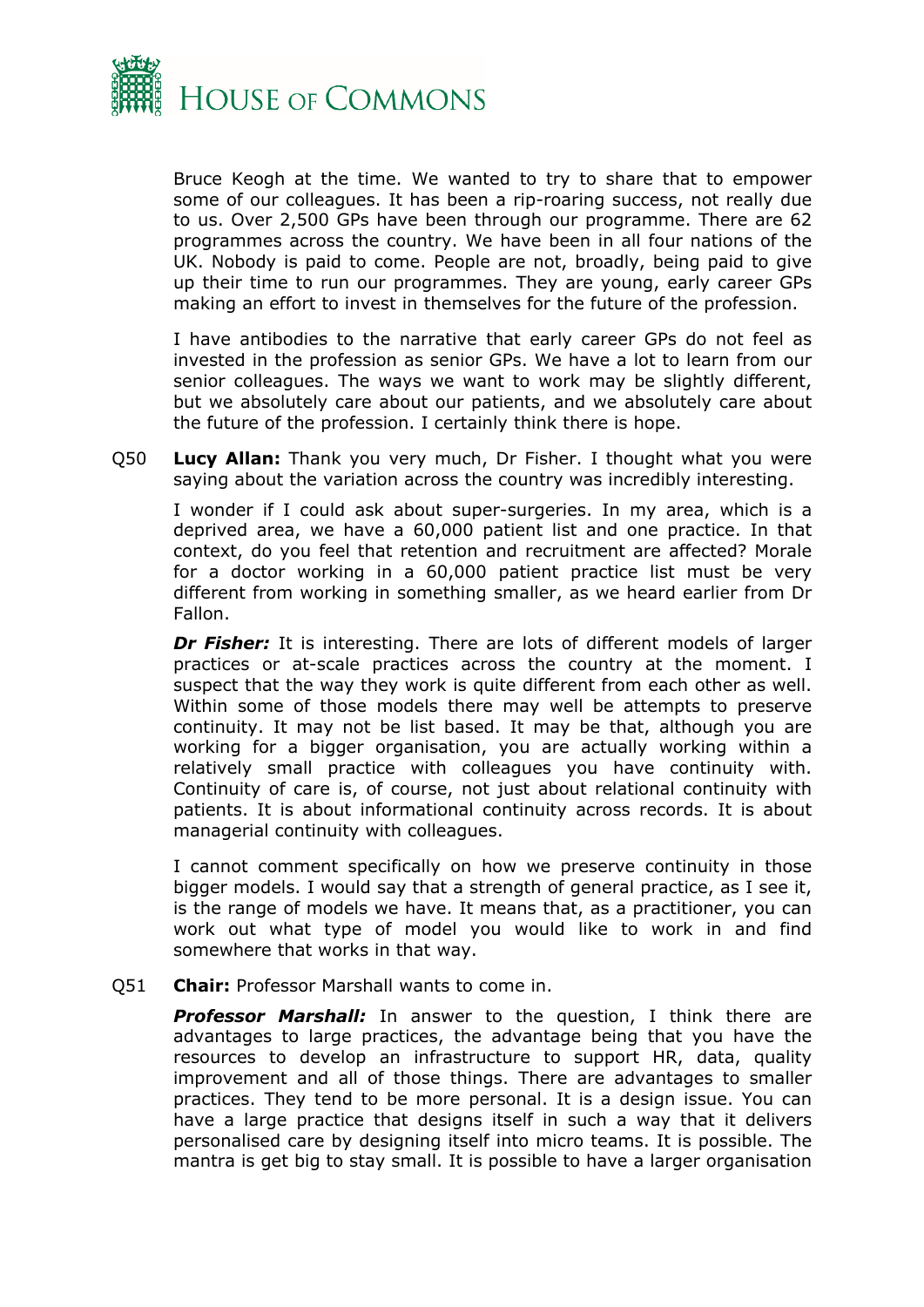

and the infrastructure that goes with it, but still to have a small, personal local front end, which is what general practice is all about.

Q52 **Lucy Allan:** One of the concerns is that, in effect, it is a monopoly, so local people cannot choose to go somewhere else. They have only this super-surgery that they can go to, and if that is not delivering for them there is no other way of accessing the NHS. I think that has been a big struggle. In your experience, would you choose to work in a supersurgery?

*Professor Marshall:* I work in a large group practice. There are about 14 practices in the group that I work in across London, mostly serving deprived communities. We organise and manage ourselves in such a way that we have a fairly high level of autonomy in the small group where I work, serving the community that I serve. I think it is possible.

Going back to your first question, the British public are surprisingly unconsumerist about general practice. They do not want to exercise choice very much. What they want is a really good service in the practice that they happen to belong to and that is part of their community. That is what we have to aim for.

Q53 **Lucy Allan:** On the point about disadvantage, because you have experience of a disadvantaged area, would you echo the points that Dr Fisher made that service for people in a disadvantaged area will be less good than elsewhere?

*Professor Marshall:* Yes, without doubt. Becks is the expert in this area, but there is no doubt at all that the quality of care that is deliverable, and the resources available to deliver that quality of care, will be less good in more deprived areas. The solution is not to further spread out the current workforce, which is already too small in every area. I do not think there are many practices, even working in wealthy areas, who have enough of a workforce to be able to say, "Go and work next door instead." We need a larger workforce generally. As we expand that workforce, it needs to be distributed in a way that addresses the concerns.

Q54 **Lucy Allan:** A recognition that there is greater need and that patients will have poorer health outcomes generally, and therefore be coming to see you more often, with greater demand on A&E.

*Professor Marshall:* The evidence is very clear there.

**Chair:** Dr Sharrock wants to come in.

Q55 **Lucy Allan:** Please do, Dr Sharrock.

*Dr Sharrock:* One of our concerns is that the current new funding model for general practice, which is primary care networks, has actually worsened health inequalities. A primary care network gets funded to recruit clinicians through the additional roles reimbursement scheme. If the primary care network is able to recruit, it receives the funding.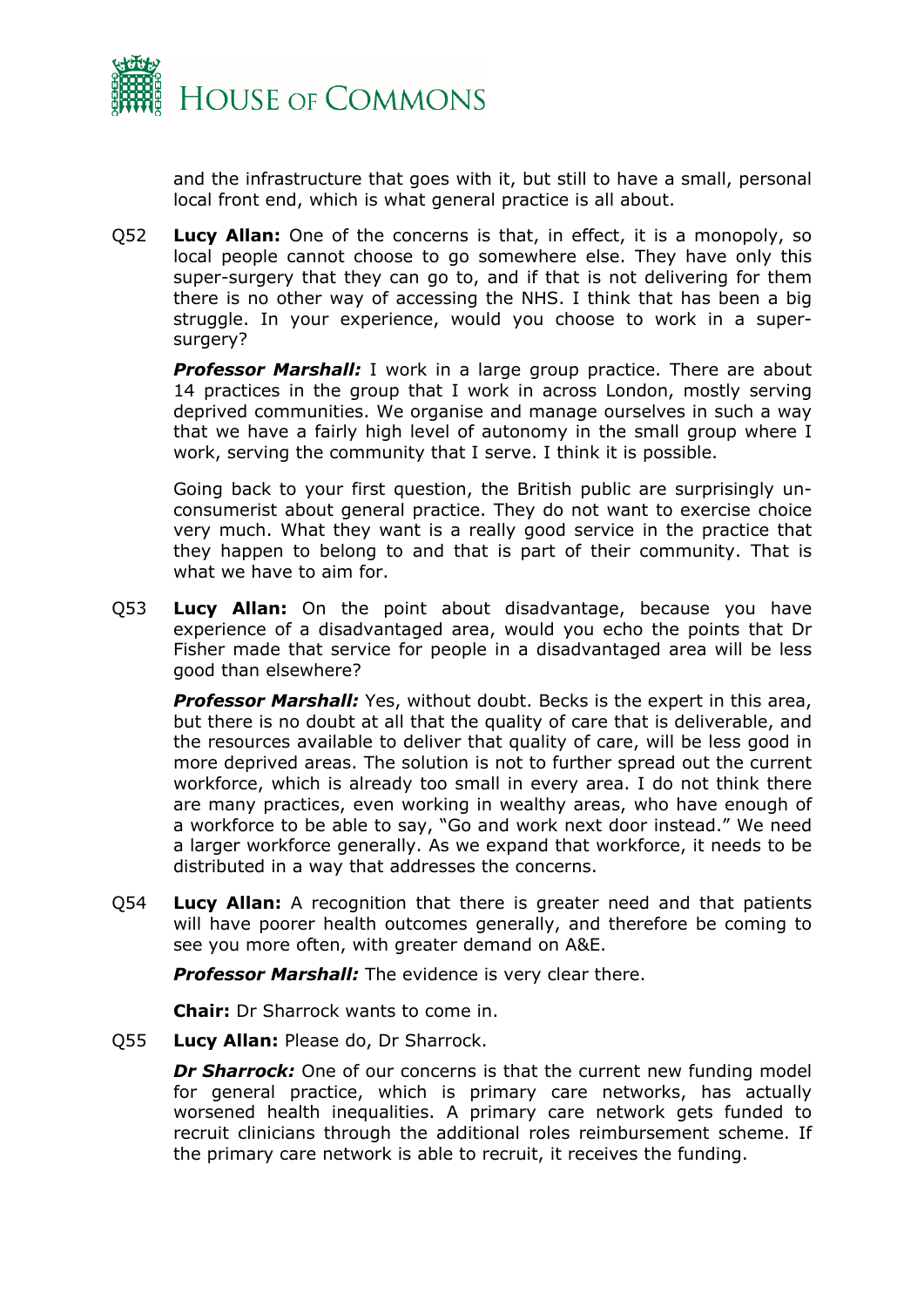

In an affluent area, where it is easy to recruit already, they receive the funding for extra staff, so the people in that population get better care. In a less affluent area, which is less attractive, they cannot recruit so they do not get the funding. Again, the funding is increasing health inequalities. We need more flexibility around the additional roles reimbursement scheme, to allow primary care networks to invest in the workforce they feel they need for their population but, more to the point, that they can actually recruit. Instead of limiting them to one mental health worker, if they have four or five mental health workers they can recruit, let them have it. Instead of letting them have one social prescriber per 100,000, let them have five if they think that is necessary for their population. Allow them to recruit an extra doctor if they can, or an extra nurse. At the moment, the additional roles reimbursement scheme is very prescriptive and is not flexible. It is making health inequalities worse.

**Lucy Allan:** That is a really interesting point. Thank you.

Q56 **Dean Russell:** If I may, I will come to you first, Professor Marshall. I want to explore some of the mental health impact on GPs. I have met a few times with Doctors in Distress. Clare Gerada has given evidence here before. I was speaking to them just yesterday and she is very involved in that.

It seems that a lot of the pressures and burnout of course are going to have a mental health impact. I know that suicide is, sadly, a risk for doctors in general, including GPs. What more do you think should be done to create respite for GPs, so that they are not at the brink and then do not just want to leave but potentially are forced to leave because they are suffering or in distress?

*Professor Marshall:* I agree that the mental health of the doctor workforce, and indeed the whole of the clinical workforce in primary care, has deteriorated significantly. We cited some of the evidence earlier.

There need to be services like the practitioner health programme to support people who are struggling and who have mental health problems. The practitioner health programme and other services like that mentorship programmes, for example, and coaching programmes—are doing a great job, but they come in too late. We ought to be preventing it from happening in the first place. To have a workforce who are so stressed that they are unable to do the job that they are trained to do, and unable to provide the quality of care that we know our patients want and need, is simply not acceptable. We know from the GMC survey that 32% of GPs said that they were in crisis. That is more than any other medical specialty, and twice as much as the average across medicine. There is no part of the health service that is not struggling, but general practice is feeling it more than any.

In part, that is about the extent to which we feel responsible for local communities and for patients, and the nature of general practice and how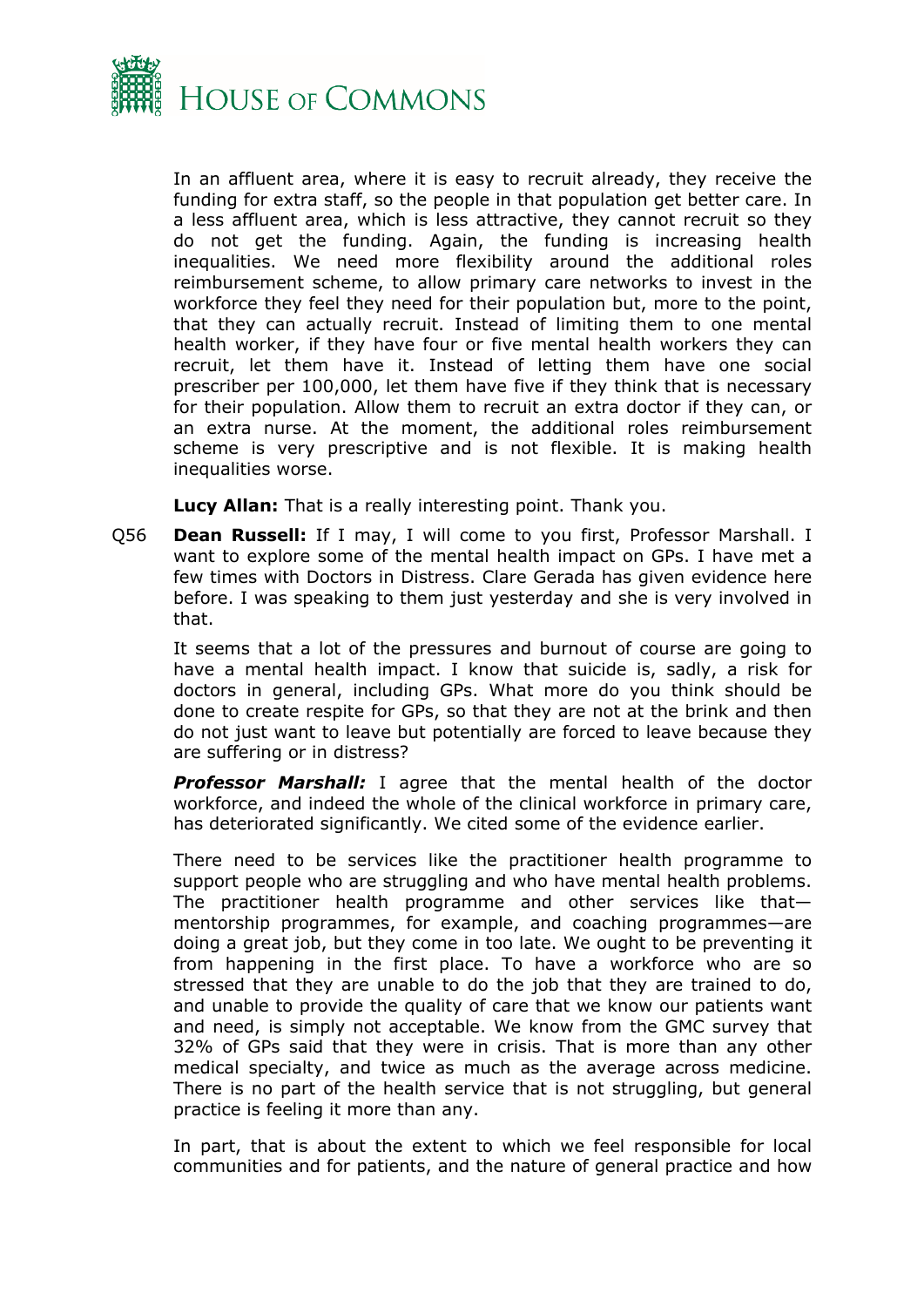

it runs. If I were an orthopaedic surgeon and there was a two-year waiting list to see me, I would not be held personally responsible by the patient for that two-year waiting list; it is the system's problem and the NHS's problem. In general practice we are closer to our communities. We are closer to our patients. We are held, and feel, more responsible for it. That adds to the mental health crisis that we have.

Q57 **Dean Russell:** Thank you. May I ask Dr Fisher a similar thing? It is related to your Next Generation GP programme, which sounds like it is going really well. In terms of that, what are you seeing for the next generation coming through? Are they facing the same issues as GPs who have been working in this space for decades, or are they facing different types of mental health issues?

*Dr Fisher:* I do not think I can comment specifically on the differences in mental health issues between generations, but it would be reasonable to suggest that the pressures that are being experienced in general practice are likely to be universal. It is worth saying that I think it is a particularly difficult environment to come into at the moment.

A lot of this has already been discussed, but to add a bit more evidence, at the Health Foundation we partner with the Commonwealth Fund to do an international survey of GPs. We last published evidence from that in 2019. Two things stand out. One is that UK GPs, compared with international counterparts, are the least satisfied with their workload. The second is that we are an enormous outlier on the length of appointments. We need to start to move to a point where we say, "What can we do to make things better in general practice?" We have to look at ways that we can manage our workload. We have to look at ways that we can boundary it.

There are probably two other things that would help. Dr Green has already spoken of one, which is that the wider public discourse about general practice does not make us feel good to be GPs. It is hard when you go home at the end of a 13, 14 or 15-hour day and the media discourse is negative, and that appears to be supported at some points by senior politicians. That feels personally very disappointing.

The second thing is a conversation with the public about what it is feasible for general practice to be able to deliver at this time. I know that is a difficult conversation, but when we do polling for the Health Foundation with Ipsos, what we see is that the public really want fast access to general practice appointments. The evidence is much less clear on whether people want face-to-face or remote appointments. But while there is a prevailing narrative that is fast access, it is very difficult for us to meet that because the priority of GPs is sometimes to deliver the best possible care to the patients who need it the most. That is not always the same as the patients who want it fastest.

Q58 **Dean Russell:** May I build on that with you, Dr Sharrock? A few months ago, I raised in Parliament the concerns I had about GPs not doing face-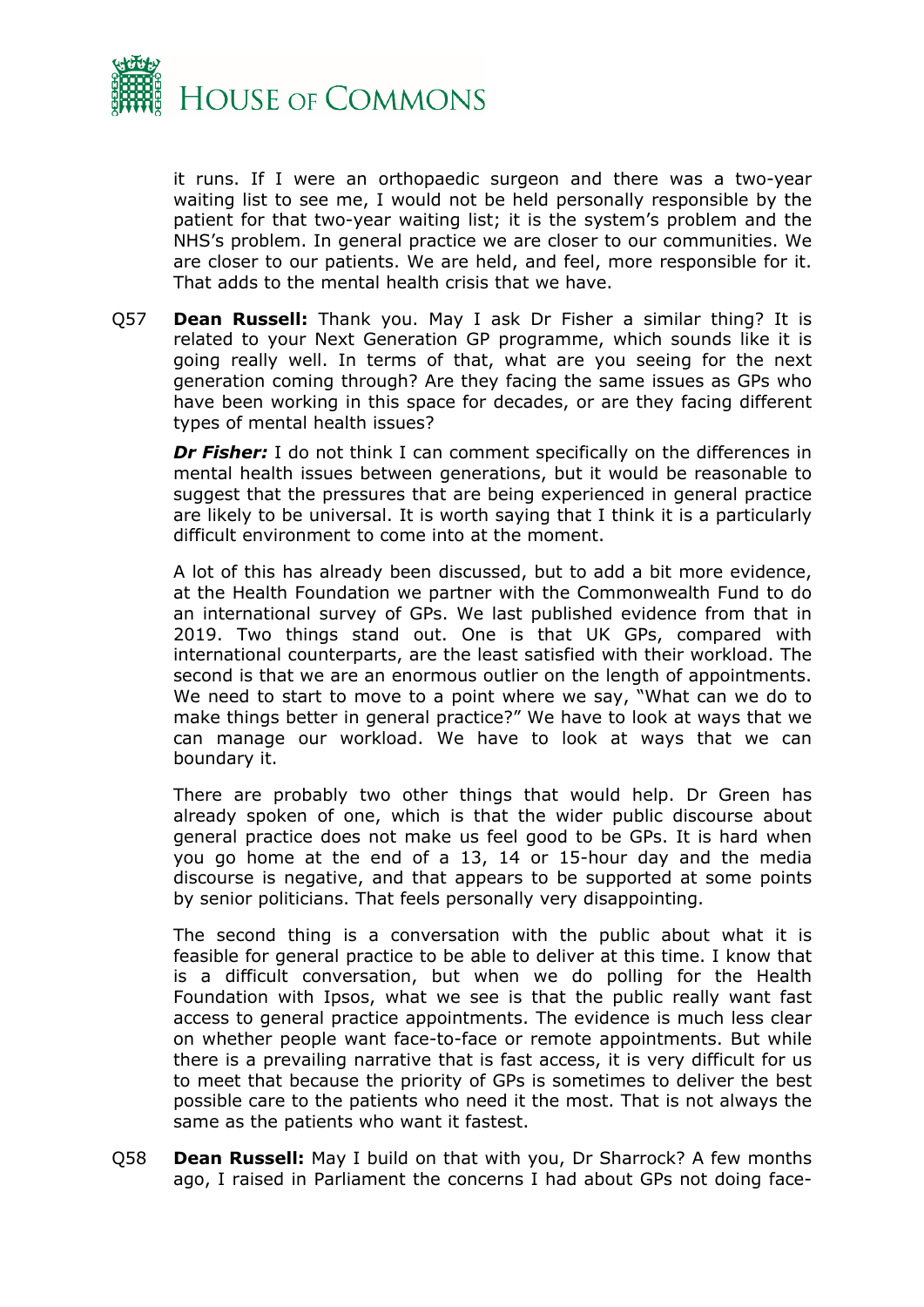

to-face appointments. I also balanced that with the fact that I have fantastic GPs in my area who, during Covid, were open throughout and worked incredibly hard, as they all do. The narrative in the media off the back of that was more on the negative than the positive. I think most of my question was positive. I totally get the narrative of that.

I mentioned the Bridgewater GP surgery in a question earlier. I visited them and was there for four hours. I saw the work that they were doing. They had been open and were accessible throughout Covid. But there are still GP surgeries that have not opened their doors. I speak to constituents, as mentioned by Lucy earlier, where in our inbox they are saying, "Look, I need to get an appointment." You speak to people and there is concern that they cannot see a doctor face to face.

How do we break that cycle, where you have GPs that have been doing face to face throughout and then some that still are not? This is not me bashing GPs. I know it is an incredibly difficult job to do. I just wondered if you had any thoughts on how we deal with that in the current times.

*Dr Sharrock:* The evidence is that actually GPs, throughout the pandemic and currently, are doing more appointments than we have ever done before. That is with fewer in the workforce. In 2015, the average GP was supposed to be caring for about 1,900 patients, and now they are caring for 2,200 patients. The average GP is having to deal with more patients. We are doing more appointments in general practice, and 70% of those are face to face.<sup>1</sup>

We have to square that, and work out how we can identify people who really need to be seen face to face today, tomorrow or next week. The best way to do that is by using technology, telephones, video consultation and online consultation. It may not be what people want, but it is what the system needs. It may identify patients with clinical need initially to have a telephone or video consultation, whatever, and then when they physically need to be seen that can be arranged.

I can tell you from my personal experience that someone may well book an appointment to come and see me about a problem that is completely inappropriate for me to deal with. I am not a diabetic expert. My nurse, Carly, in the room next door has three or four degrees in diabetes. Rather than insisting on seeing me, the GP, it would be better to go through and speak to a care navigator, who can say, "Well, Carly will deal with that problem better," and get them seen by Carly.

One in five GPs has been the butt of abuse as a result of the recent campaign against general practice. Dialling down the rhetoric against general practice is really important if you want to retain and recruit GPs. We have to have a campaign that sets out exactly what general practice can deliver and not what it should be delivering. Clearly, a 10 or 20-year

<sup>&</sup>lt;sup>1</sup> The British Medical Association has written to correct that the proportion of appointments in general practice delivered face to face is 60.3% (based on January 2022 data).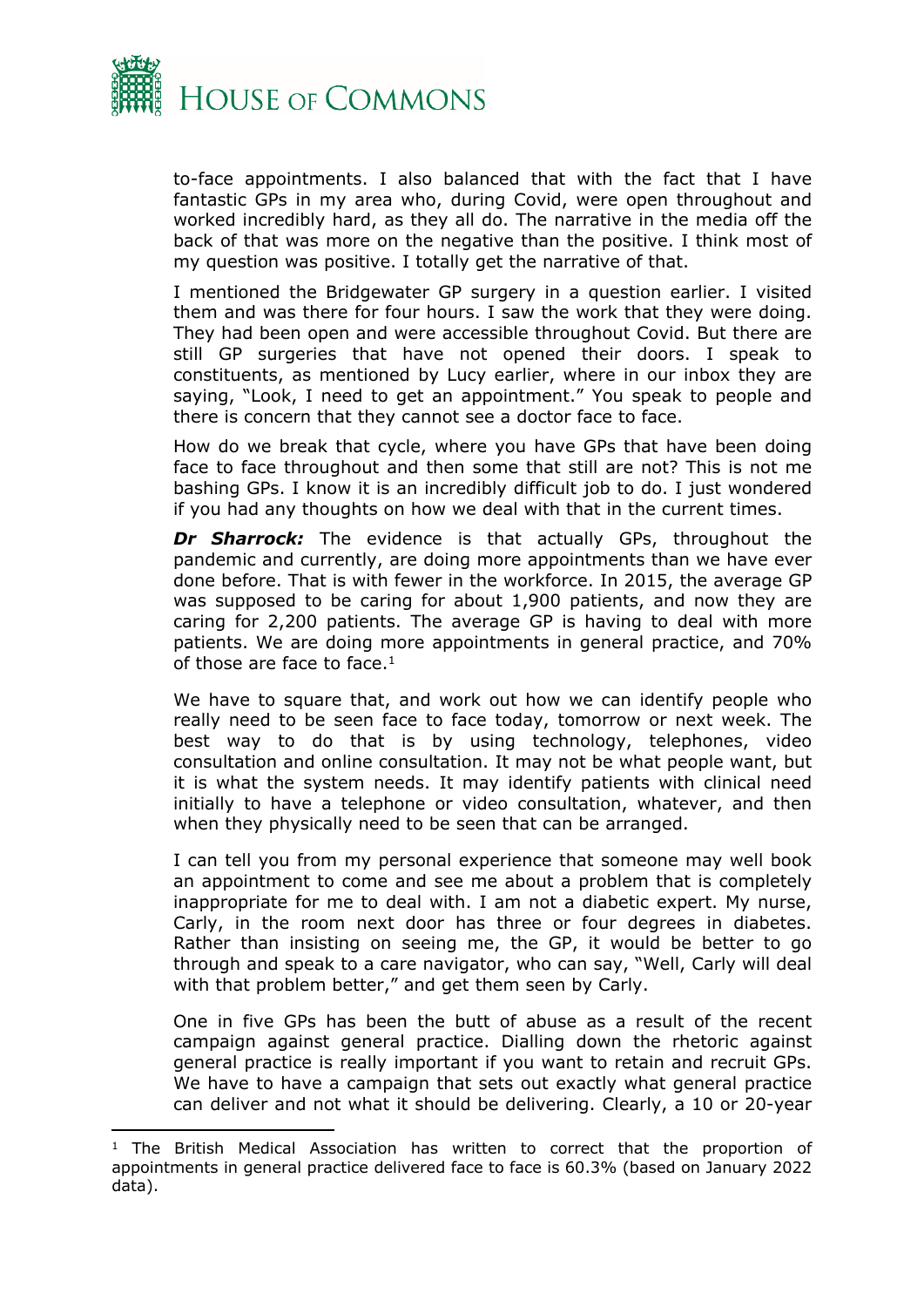

plan is needed for that, including a workforce plan. At the moment, we cannot deliver what we want to be able to deliver. We need a campaign to the public to say, "This is what can be delivered by the service at the moment." That would be really helpful and might actually make the profession feel supported.

I have a care navigator in my practice who burst into tears after having abuse from a patient. We have to have zero tolerance of that. The reason that patient was abusive to the care navigator was that he had been told that he could get an appointment when he wanted it, not when he needed it. He should have been told, "You will be assessed to see whether it is needed, and then if you need an appointment we'll get someone to deal with it and it will be the most appropriate person for your problem." Dialling down the rhetoric would really help.

Q59 **Dean Russell:** On that point, to explore further, I agree wholeheartedly. There is no excuse for abuse. My understanding is that quite often it is the people who are doing the call centre bit. I was quite surprised to see a team of people working in an office with their screens flashing all the time and taking phone calls and so on. They are working as quickly and as hard as they can, so it is not even just the GPs but the back office staff. It is the receptionist. It is the support teams.

On that point, though, in terms of looking forward, you mentioned technology. If there was a magic wand you could wave and say, "Look, we would put in right now one new bit of technology that would help"—I appreciate it would not transform everything but it could make a difference—what would that be in your mind?

*Dr Sharrock:* Electronic prescribing for hospitals. At the moment, a patient in hospital, either in out-patients or being discharged because they have been in hospital, goes out and the medication does not follow them, for whatever reason.

They come to the practice and request the medication. We do not know what they have been on in hospital. We do not know why it has been changed. It creates a huge bureaucratic burden for us to try to find out. It would be much easier for the hospital to be able to say, "Well, actually, this is what you are on. We will send the prescription to the pharmacist in your local area so that you do not have to travel 30 miles back to the hospital." EPS for hospitals would make a huge difference.

**Dean Russell:** That is very helpful. Thank you.

Q60 **Chair:** I think Martin wants to come in.

*Professor Marshall:* I want to add some data on the access problem. I understand that MPs' postbags are full of letters from dissatisfied patients. In many ways, MPs and GPs are in the same place. We are at the front end of patient concerns.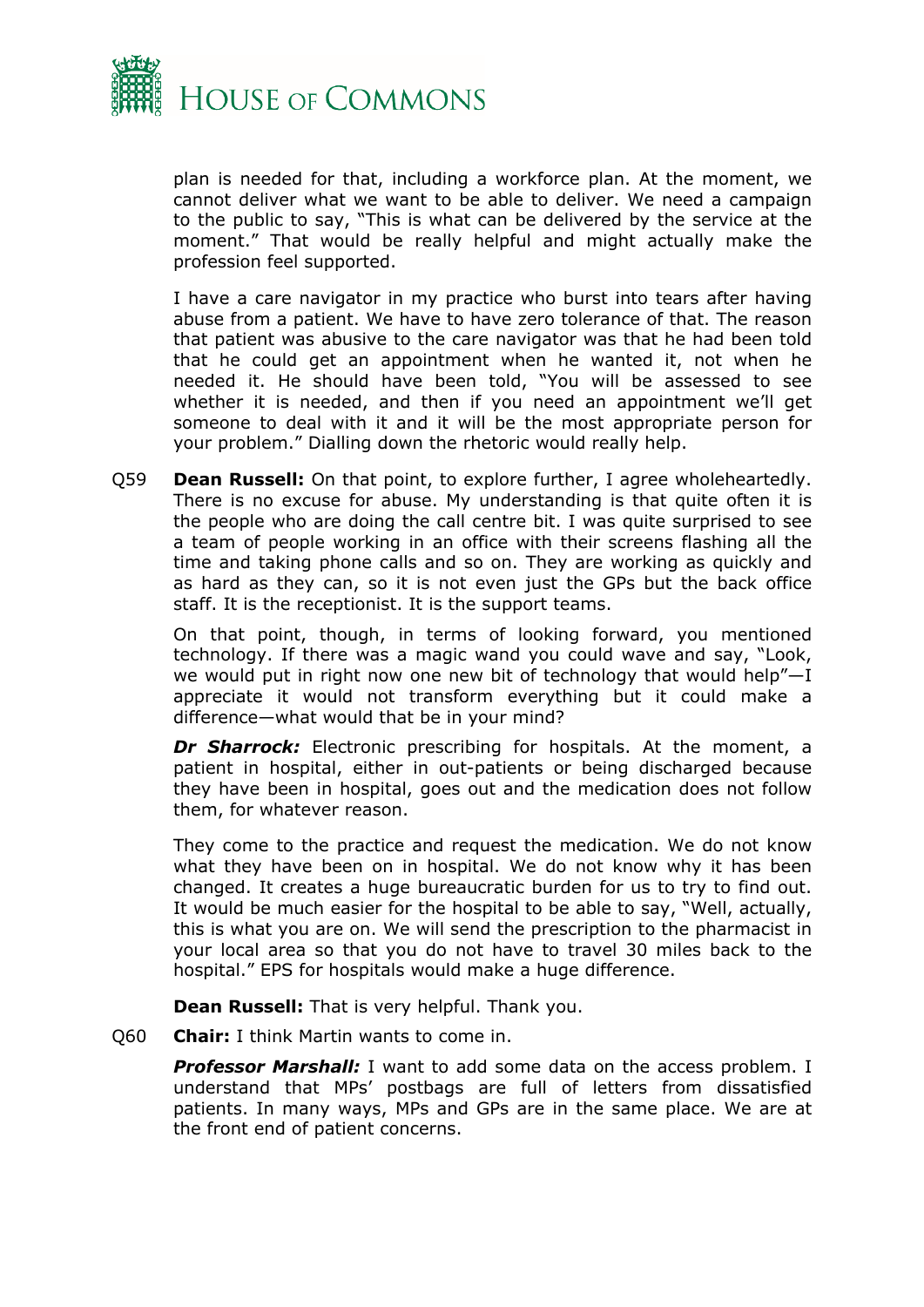

The national data does not support the argument that access is a massive problem in general practice. The latest national patient survey suggests that 85% of patients rated their last appointment as either good or excellent; and 80% said that they were very satisfied with the mode of access that they were given. Only 16% of patients had to wait for longer than a week and a third of patients were seen on the same day that they asked for appointments.

Given the pressures that general practices are under, the data is actually remarkable. The reason is that GPs are prioritising access over everything else. It feels to me that in policy terms we need to get out of the access space for a while and start focusing on quality of care, on safety, on equity and on personalised care. That is where we need to be putting our effort.

**Dean Russell:** Can I make a quick comment on that?

**Chair:** Briefly.

Q61 **Dean Russell:** I think what you will find with MPs is that there might be a particular surgery or a particular ward, as it were, where there is an issue. We will then get a lot in our postbag around that, which then means that when we talk about it, if I came in here and mentioned a particular ward or a particular surgery, first, it would be unfair on them, and, secondly, it would be harder to have that conversation. I think that sometimes with the narrative from politicians, our postbag may be full, and we also get the anger. I am not trying to say it is like for like but, quite often, when walking down the street someone might come up to us angrily and say, "Why aren't you sorting this out? Why aren't I able to see my GP?" I completely get it, but there is no excuse for abuse on any level.

*Dr Sharrock:* I can offer you a solution to that point.

**Chair:** Please do. We like solutions.

**Dr Sharrock:** The royal college, the Health Foundation and the BMA would all say that we do not support bad practice or bad access. If there is a particular surgery that causes you an issue, the people to take that up with are your local medical committee. They have a good relationship with practices. They will be able to go in and have a quiet word. The practice will not feel like they are being collared if the LMC is spoken to.

I encourage you, as MPs, to develop a relationship with your LMCs. Then you can say, "I have an issue with this practice," or, "Can you tell me what the issue is there?" The LMC has the soft intelligence about why a practice is struggling, or they can say, "Well, actually, they shouldn't be struggling so we will go and have a word with them, and try to change things and work with them." If you speak to a CCG or the CQC it will feel much more like a hammer to crack a nut. LMCs are the friends of practices, and they can be the go-between.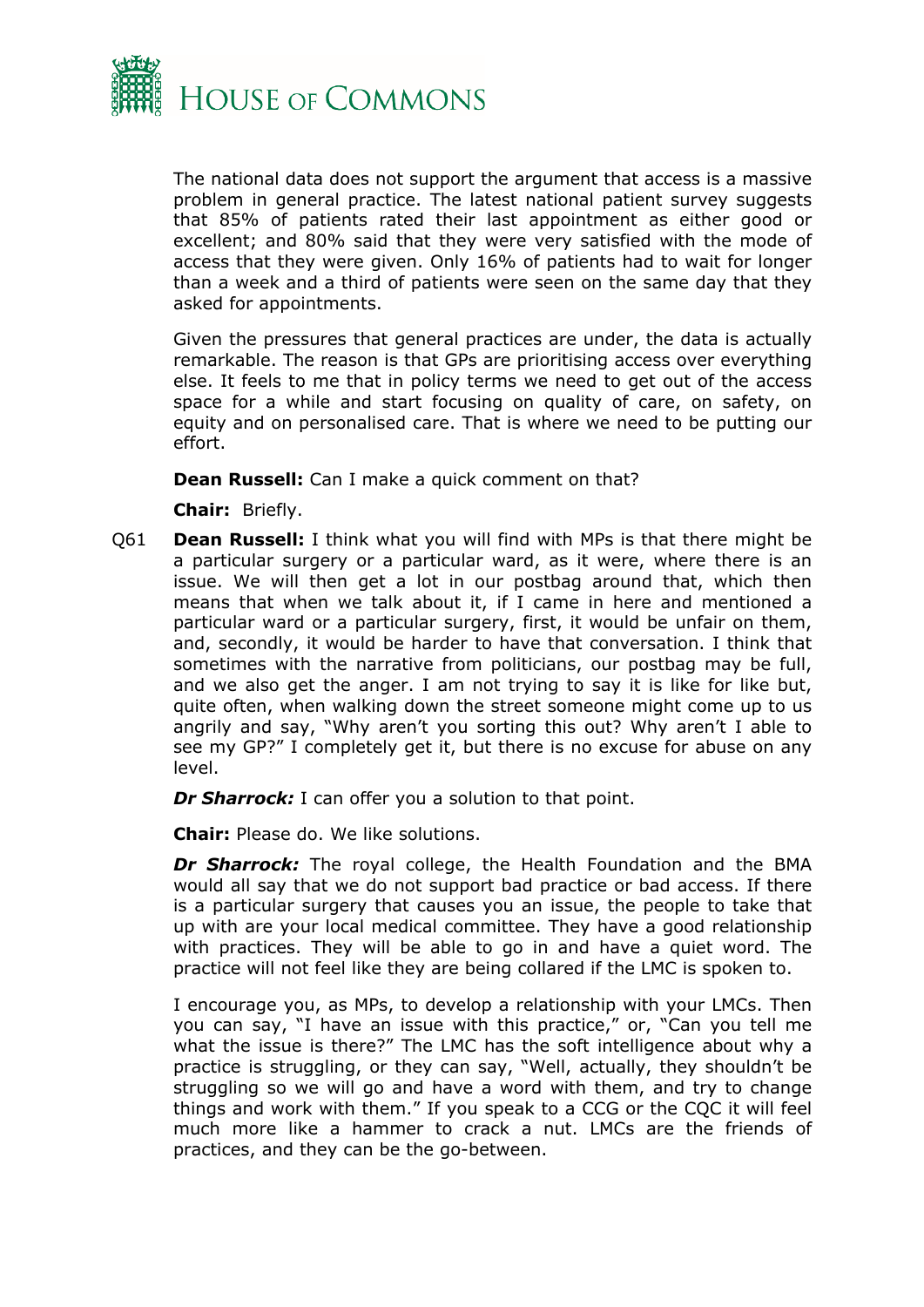

**Dean Russell:** I should clarify that Watford is a very great place. We have great GPs.

Q62 **Chair:** We heard that. Thanks. Becks?

*Dr Fisher:* Thanks, Chair. I have a quick point. Thinking about the future of general practice, it strikes me that, where there are issues with practices, in recent years CCGs would often have been the bodies that would intervene. They have not always worked in the ways that they should have worked or achieved what people hoped they would achieve, but they have done a huge amount of behind-the-scenes organisational support for general practice and support of practices that are struggling, monitoring some of the metrics that come out of general practice.

CCGs are going and I want to raise this question for future consideration—I am sure the Committee will come to it: who will hold those functions and how are they going to be held in the new infrastructure of the NHS? What do the requirements of ICBs need to be, for example, to make sure that the vital infrastructure that supports general practice, which is there in different ways in the acute sector but really does not exist for us, is maintained in the new structures that will emerge? How do we deal in the meantime with my concern that support is somewhat missing in action at the moment as we go through the wider transition of NHS reform at precisely the point at which we may need it most?

Q63 **Chair:** Becks, would you write to us on that issue? It would be a very helpful part of our evidence gathering.

*Dr Fisher:* Of course.

Q64 **Chair:** I have one final question and we will wrap up at 11.30. I will give the rest of the time to Luke Evans.

My question is about QOF and whether it is time to scrap QOF. Perhaps we could continue to collect all the data we collect in QOF so that we understand whether quality and safety standards are being met for diabetes patients or whoever it is. It is the business of linking payment to very specific outcomes in QOF. I was thinking about what Becks said earlier about a more capitation-based model where you could factor in age and deprivation, saying that if someone is over 80 they get £500 a year and if it is in a deprived area there is an extra £50 a year, or whatever the calculations were. They have scrapped QOF in Scotland. Should we do the same here? Let me ask you first, Martin.

*Professor Marshall:* Yes. From a college perspective I think we should. When QOF was introduced in 2004, it served some really important functions. It systemised care. It produced a more team-based approach towards long-term condition care. That was good, but now we see the downsides, particularly the bureaucratic and low-trust approach to managing professional behaviour. The inflexible approach far outweighs any benefits. Our view is, yes, it is fundamentally important to have a different kind of contract which is higher trust and less about box-ticking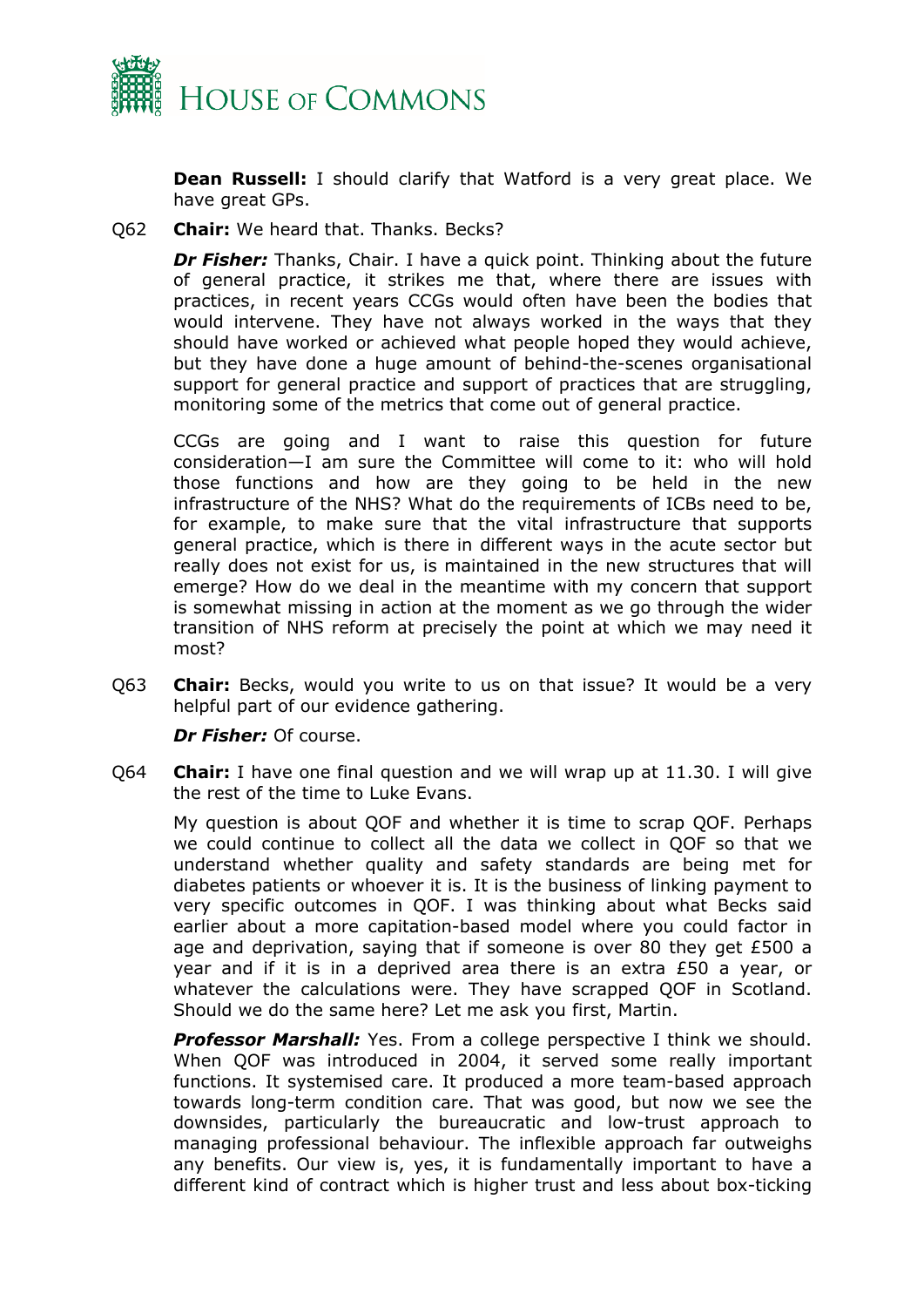

and more about professionals being able to make the right decisions for their local community and their local patients.

To give you a practical example, according to QOF, I have to give the same attention to an asthmatic who is well managed, and maybe not even taking regular medication, as I do to an asthmatic who is poorly controlled. The incentives to deliver the same care to both of them make no sense whatsoever. That is why we need to be able to use our professional judgment to prioritise those with the greatest clinical need.

#### Q65 **Chair:** Thank you. Becks?

*Dr Fisher:* Whether or not QOF should be abolished is not something that the Health Foundation would hold a particular position on, but I think it is clear that QOF has not necessarily achieved all it was hoping to. As it is at the moment, it is certainly one of the contributors to inequity in funding of general practice, albeit a fairly minor contributor. It accounts for about 10% of the income of most practices.

Were QOF to be retained, something that I would certainly want to see is a much greater regard for the implications of practising in different areas. The impact of deprivation on your ability to achieve highly on QOF is significant and is unaccounted for. We could be a lot cleverer in our approach to what we incentivise, if indeed we incentivise anything.

Q66 **Chair:** Thank you. You negotiate all the bits of QOF with the Health Secretary every year, Kieran, as I know from past experience. In a way, you are in a prime position to tell us whether you think the whole thing should be scrapped or not.

*Dr Sharrock:* I do not believe it should be scrapped, but I certainly think it needs to be simplified, and it certainly needs to build in measures that look at deprivation. Again, if you cannot recruit, you cannot provide good care, and that then worsens the health inequalities because you are not being funded through QOF for giving good care. You need to find some way of incentivising the parts of QOF that can be delivered, making it more flexible and simpler so that it is not so bureaucratic.

**Chair:** Thank you. I am going to give the last five minutes to my colleague, Dr Luke Evans.

Q67 **Dr Evans:** We have talked a lot about workforce, but we all admit that it is at least five years off. I do not know a single GP, friend, family or anyone who wants to take on more work. My question to each of the panel is, what solution or idea do you have that could make a difference and encourage us to be able to get more people to take on more work? Is it a matter of working to contract so that is entirely all you do? Is it a matter of offering educational opportunities in a particular area so that you are more likely to set down roots there with your family? Is it simply giving people protected headspace to think about how to improve their system?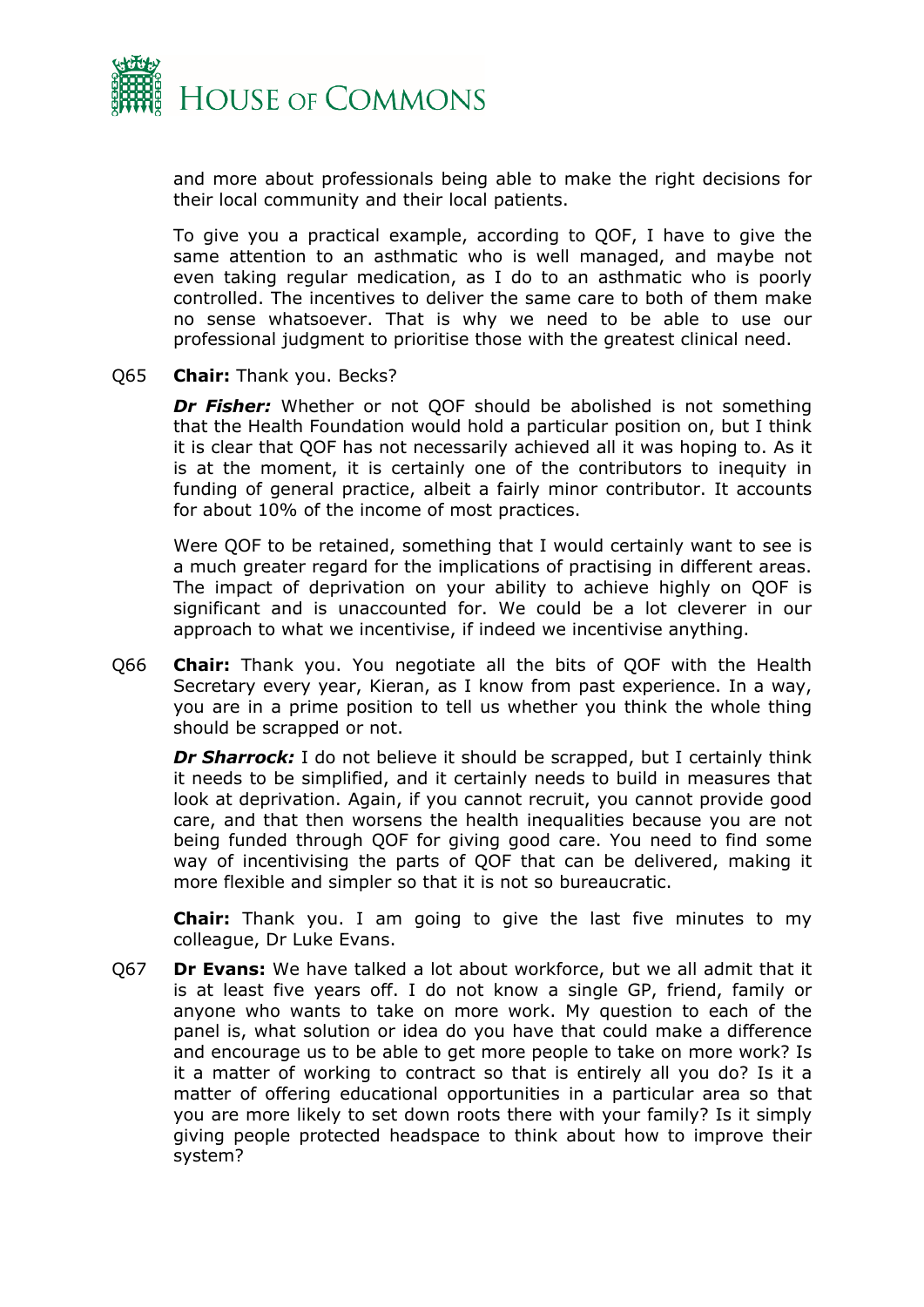

These are all things that we have heard on this panel before, but I would be interested to go down the line, maybe starting with you, Kieran, if that is possible, and for you to say something you think we could take away. We get to make recommendations, and I am really keen to know what would make a difference for the short to medium term particularly. We all understand the long term.

**Dr Sharrock:** One of the biggest issues to face is the inappropriate workload transfer from secondary care to primary care. One of the ways to deal with that is to make it so that everyone who works as a doctor, a nurse or any other health professional in secondary care settings has spent a good portion of time working in general practice, so that they understand the importance of that interface.

At the moment, people who want to work in general practice work in general practice, and people who want to work in hospital work in hospital. To become a GP, you also have to do some training in hospitals. All nurses and all physiotherapists work in hospitals as part of their training, but very few people come and train in general practice.

I suggest that all health professionals have to spend at least a year working in general practice so that they understand it. The other advantage of that is that you suddenly get a workforce that is coming to work for you for a year. That would be a way of improving the secondary to primary care interface.

#### Q68 **Dr Evans:** Thank you. Becks?

*Dr Fisher:* Inevitably, there are many things that will contribute. I think Dr Hayward, who gave evidence to a session on workforce, suggested that general practice is on the receiving end of rather a lot of system failures. I certainly think that addressing them is a part of this.

As to who is changing the discourse about general practice, it cannot just be people like me saying it is hopeful and I want to continue to work in this profession for many years. There have to be tangible improvements to our working lives. Part of that is being honest with the public about what we can and cannot provide. Part of it is also changing the narrative, as my colleague said earlier, about things like less than full-time working. Technically, I work four sessions two days a week in general practice. That is 16 hours and 20 minutes contractually, but I am often there for 36 hours a week and 24 on a regular basis. We have to be better at understanding the true workload of general practice. We have to train people for the jobs we do now and will do in 10 to 20 years, not train people for general practice 10 years ago. I think that probably means an extension to GP training, but I am sure that Professor Marshall will have thoughts on that.

My final point is back to equity, which for me is central. If we want healthcare to improve and if we want inequalities in health to reduce, we surely have to deliver general practice that is in proportion with patient